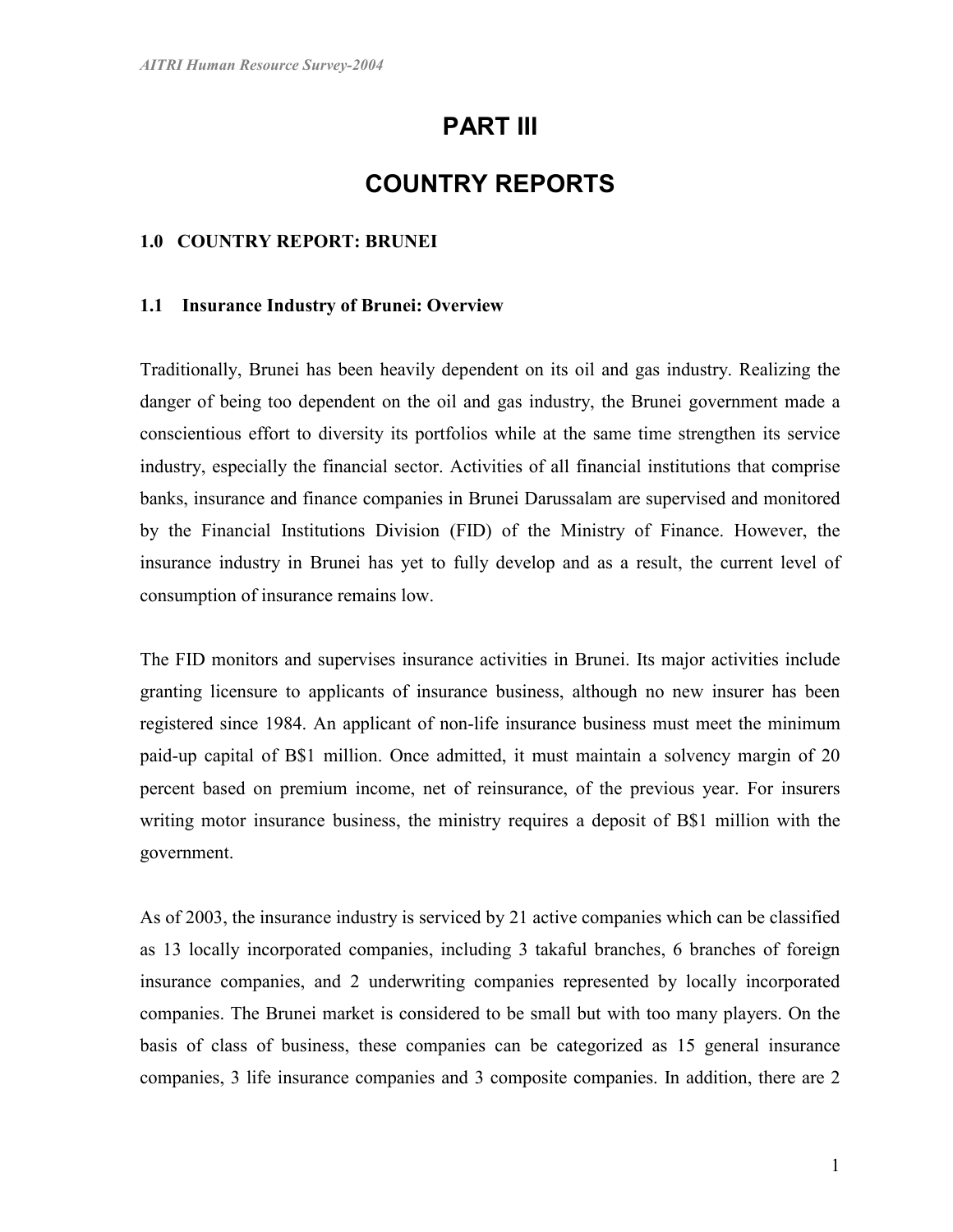brokers and 3 loss adjusters. Brunei allows only takaful insurers—insurers offering products complying with Islamic principles - to operate as composite insurers. The only insurancerelated law in this country is the Motor Vehicles (Third-Party Risks) Act of 1998. The government is expected to introduce an insurance act in the near future. Once introduced, this insurance law will govern both conventional and takaful insurance matters.

The insurance industry in Brunei Darussalam can be considered as one of the smallest in Asia. The question may be asked: What are the reasons for this limited development? As mentioned earlier, the Brunei economy is dependent on its oil and gas industry. Because Brunei is the richest nation in ASEAN with its high per capita income, as in the past, the nonlife business is still dominated by the motor business which forms about 52% of non-life business. Other major classes are fire (20%), workmen's compensation (9%) and others  $(14\%)$ .

Additionally, one has to consider that the lack of insurance consciousness, or possibly even distrust towards insurance by the Brunei public could be due to misperceptions on the status of insurance according to Islamic principles. Although public awareness of the benefits of insurance is generally low, insurance companies, and particularly life insurers, manage to market a moderate amount of their products, especially hospital/surgical and retirement schemes. Due to the majority of Brunei citizens being Muslims (67% of the 400,000 population: 2004 estimate), the industry recorded an increase to 3 Takaful operators in 2002. Generally, the performance of these 3 Takaful companies can be considered encouraging, despite the decrease by 2.7% in the total gross contribution collected in 2001 as compared to BND 15.5 million in 2000.

## 1.2 Survey Results

The results of the AITRI study on Insurance Regulators indicate that Brunei Darussalam has two major business environment challenges in the form of the absence of a comprehensive insurance act and lack of comprehensive regulation of financial institutions. This problem is further compounded by the absence of a central bank. Accordingly, the survey also shows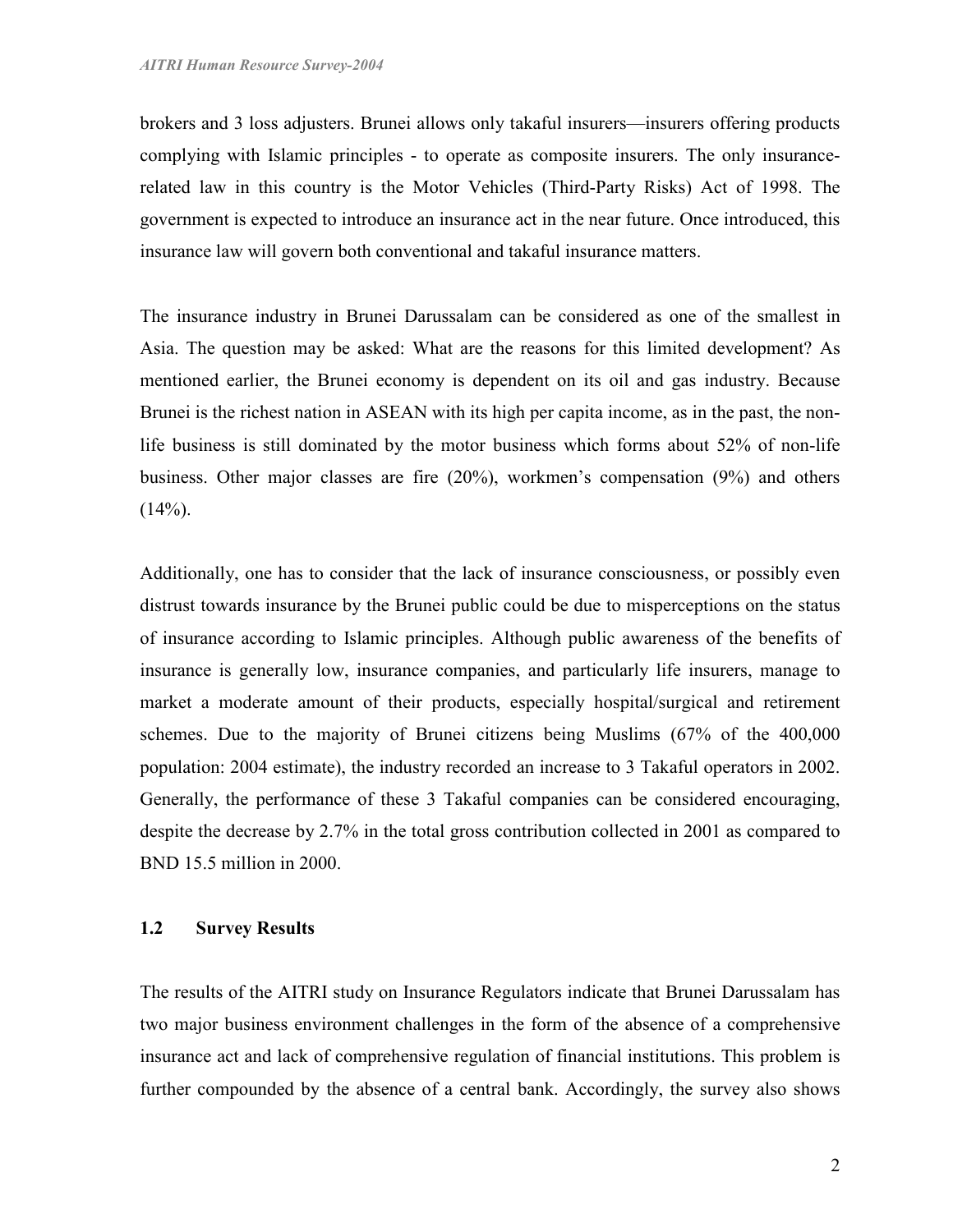that key human resource development is hampered by the shortage of manpower which is aggravated by the limited number of experienced and knowledgeable workforce, which has inevitably resulted in long periods to recruit new staff and fill vacant posts in the insurance industry. This small market syndrome forces Brunei to send its workforce to neighbouring countries for training due to the unavailability of a specialized institution providing training and education programmes for the Brunei Insurance Regulator.

Focus areas for future training identified are presented in Table 1.00 -below.

| No.             | <b>Focus Areas</b>                                                | Importance (1-5)        |
|-----------------|-------------------------------------------------------------------|-------------------------|
| 1.              | Insurance core principles                                         | 5                       |
| 2.              | Methodology and assessment of insurance core principles           | 5                       |
| 3 <sub>1</sub>  | Health insurance                                                  | $\overline{c}$          |
| 4.              | Corporate governance                                              | 5                       |
| 5.              | Regulation of compulsory insurance                                | 5                       |
| 6.              | Disclosure and transparency                                       | 5                       |
| 7.              | International insurance accountancy standards                     | 5                       |
| 8.              | Investments regulation                                            | 3                       |
| 9.              | Money laundering and insurance                                    | 5                       |
| 10 <sub>1</sub> | Organization of insurance supervisory authorities                 | 5                       |
| 11.             | Private pensions                                                  | $\overline{c}$          |
| 12.             | Reinsurance regulation and supervision                            | 5                       |
| 13.             | Role of auditors and actuaries                                    | 4                       |
| 14.             | Liability insurance                                               | $\overline{4}$          |
| 15.             | Risk-based supervision                                            | 5                       |
| 16.             | Capital adequacy and solvency supervision                         | 5                       |
| 17.             | Supervision of insurance groups and international insurers        | 5                       |
| 18.             | Valuation of insurance assets and liabilities                     | 5                       |
| 19.             | Supervision of insurance intermediaries                           | 5                       |
| 20.             | Alternative risk financing                                        | $\overline{4}$          |
| 21.             | Captive insurance companies and risk retention schemes            | 3                       |
| 22.             | Credit insurance and credit risk securitization                   | $\overline{\mathbf{3}}$ |
| 23.             | Enterprise risk and operational risk management                   | 3                       |
| 24.             | Understanding insurance company accounts                          | 5                       |
| 25.             | Financial conglomerates and financial sector convergence          | 4                       |
| 26.             | Asset-liability management techniques                             | 5                       |
| 27.             | WTO and insurance: policies, national positioning and negotiation | 5                       |
| 28.             | On-site inspection                                                | 5                       |
|                 | Overall mean (maximum value $= 5.00$ )                            | 4.36                    |

Table 1.00: Focus Areas for Future Training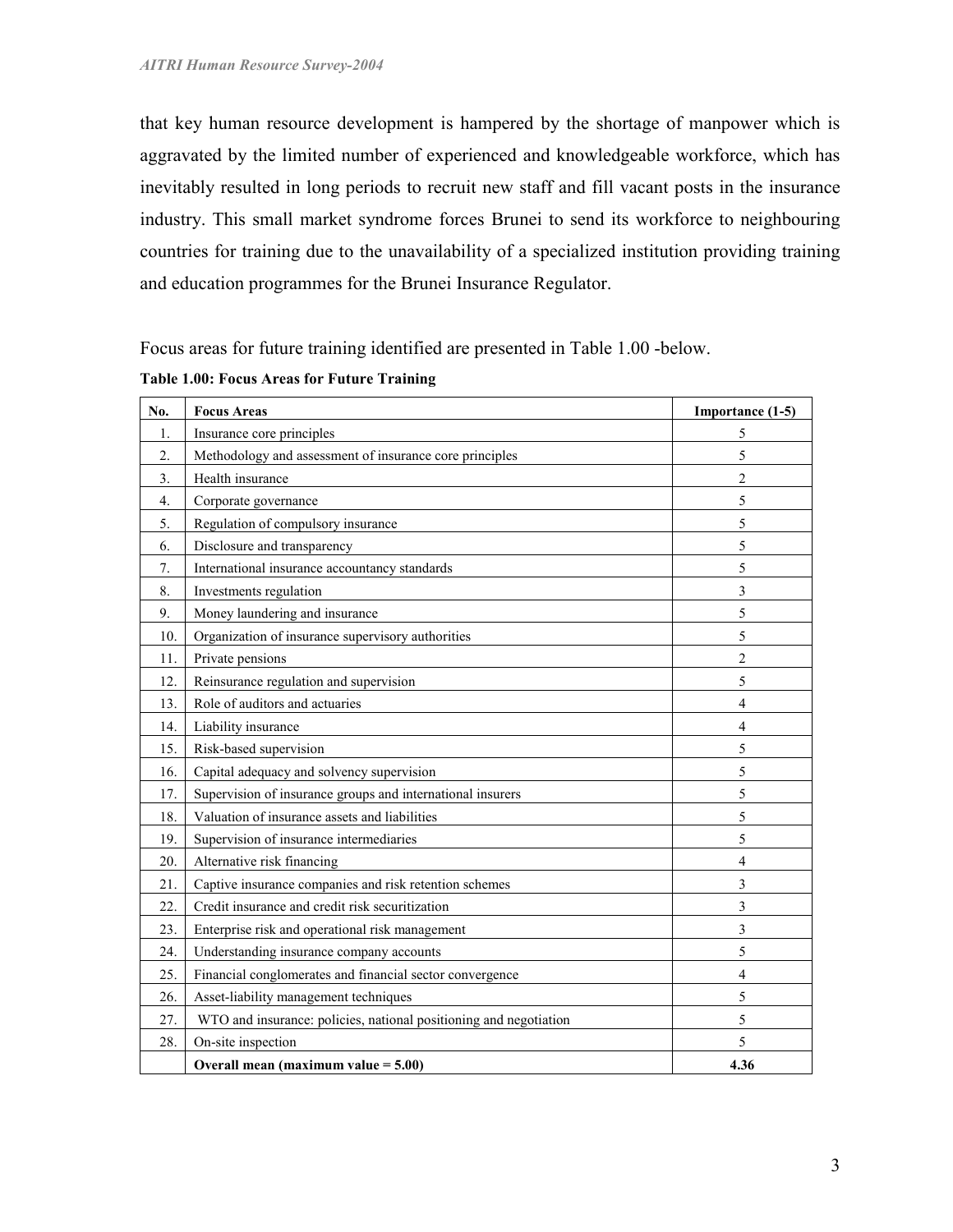The high overall mean of 4.36 shows the high priority of the 28 items to measure the focus area for future training activities. This illustrates the under-development of training activities for the Brunei Insurance Regulator. In addition, most of the training programmes are not conducted in-house due to the small number of participants.

## 1.3 Priority Areas for Supervisory Research and Technical Focus

The outcome of the survey indicates that the priority areas for supervisory research for the Brunei Regulator according to the order of ranked importance are as follows: IAIS core principles; regulation of compulsory insurance (including third party liability insurance); capital adequacy and solvency supervision; corporate governance; and on-site inspection.

In addition, the survey identifies priority areas for technical focus for the Brunei Regulator according to the order of ranked importance as: understanding insurance company accounts; core principles methodology and assessment of insurance core principles; disclosure, transparency and sanction; and actuarial investment related issues and technical assistance.

## 1.4 Preferred Training Methodology and Training Level

Based on the survey results, the Brunei Regulator prefers training through the informal mode via seminars, conferences, workshops, external expert consultations, facilitated dialogues with other Regulators, and attachment programmes elsewhere. The Brunei Regulator is also interested in training in formal specialist qualifications at the diploma, degree and masters levels.

#### 1.5 Constraints

The findings of this AITRI survey indicate that the Brunei Regulator does not have major problems in budgeting for training, external training facilities and motivating staff for training. The only constraint is in the form of inadequate internal staff to conduct training programmes.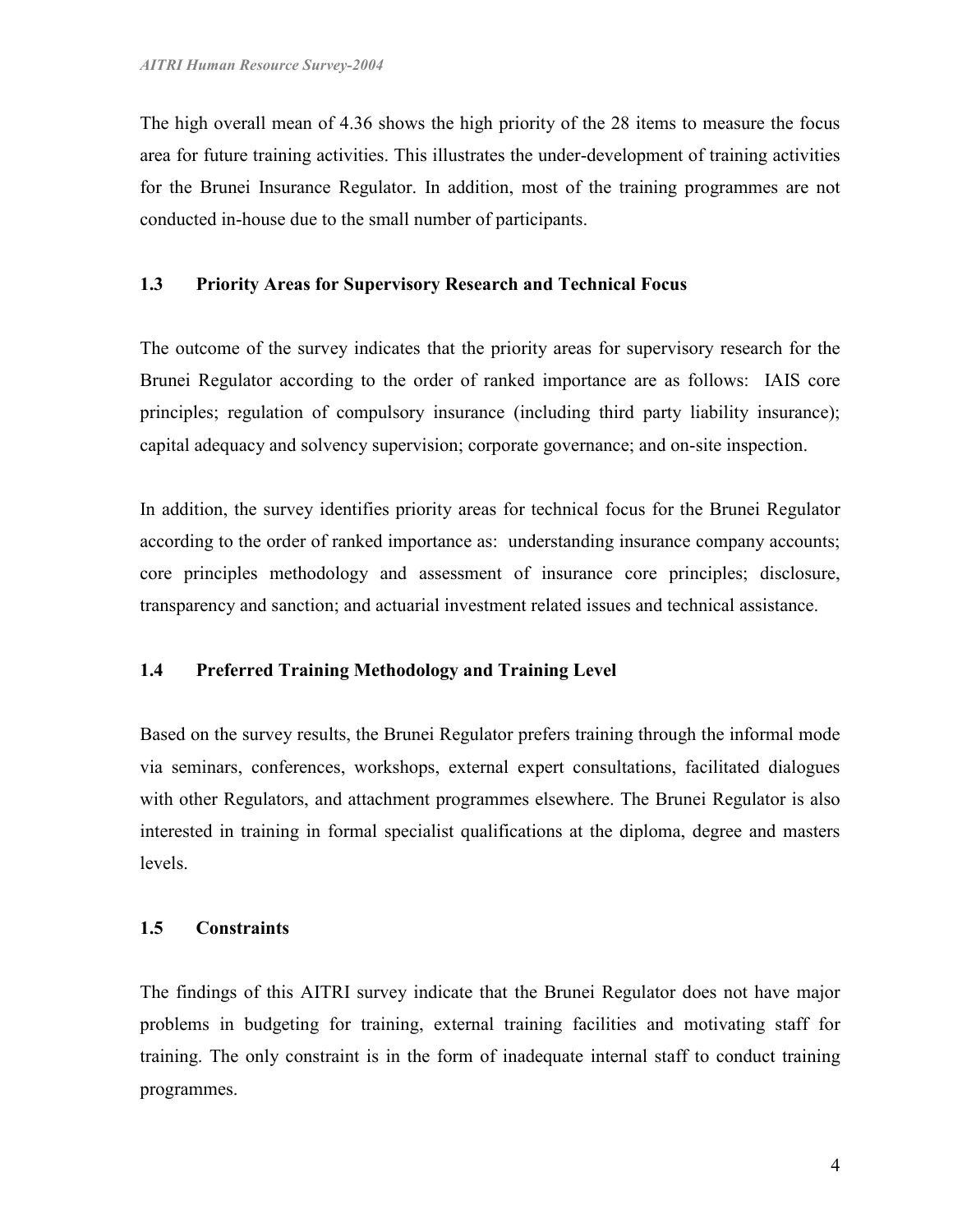## 1.6 Solutions

The Brunei Regulator proposed no possible solutions to the human resource problems. However, based on the analysis done, the research team proposes the following:

- Paying greater attention to cultivating and retaining professional expertise in the insurance field, the key to strengthening the Brunei insurance industry.
- Addressing the lack of experts and high skilled professionals in the Brunei insurance industry.
- Addressing the need to increase knowledge and to raise awareness of insurance among the public through education and communication.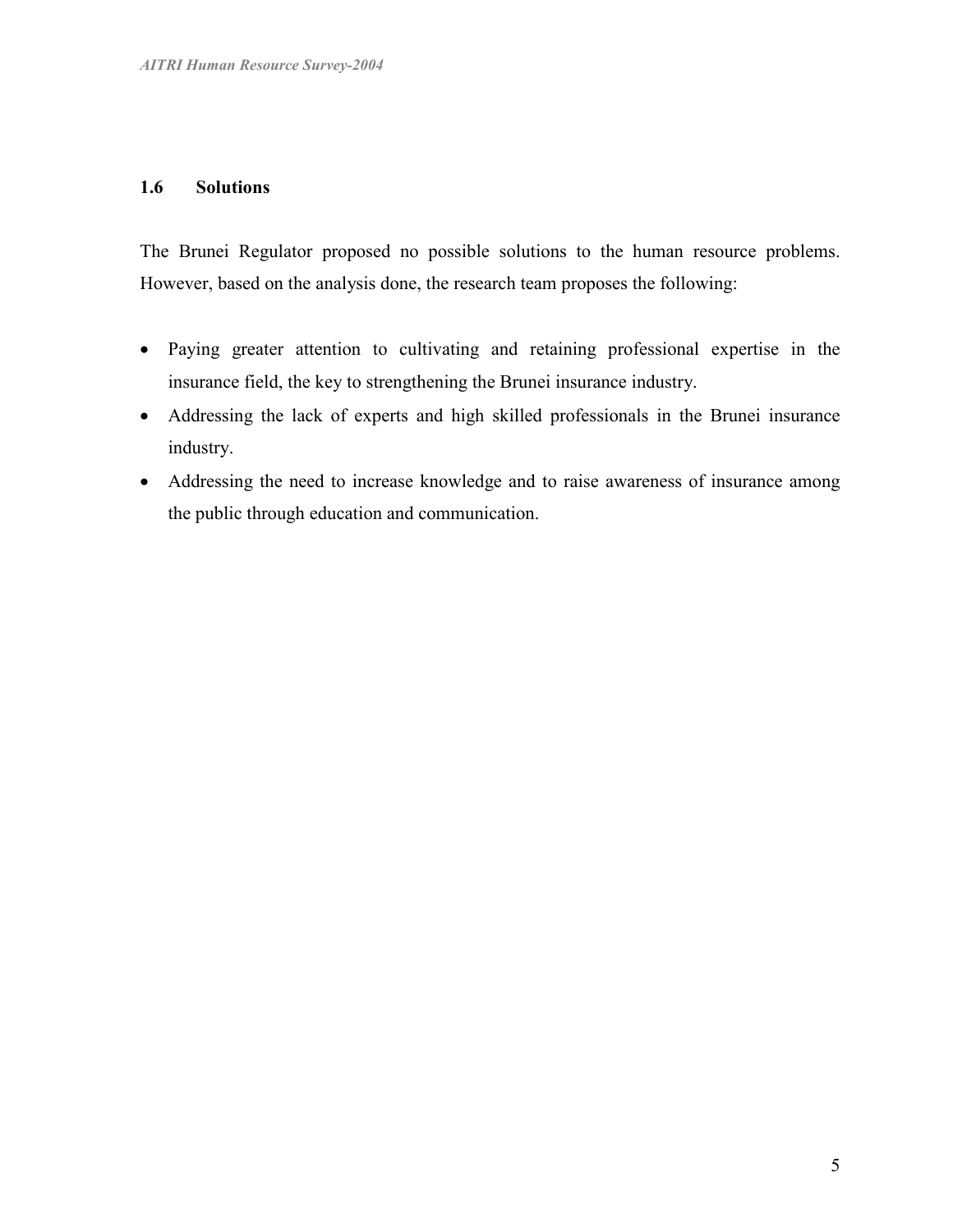## 2.0 COUNTRY REPORT: CAMBODIA

#### 2.1 Insurance Industry of Cambodia: Overview

Cambodia has a very underdeveloped economy. Only few financial institutions are financially, or operationally, competent. Likewise, the insurance industry in Cambodia is at its infancy with only one state-owned insurance company, Caminco. There are four insurance brokerage firms—including Indochine Insurance, established in 1993, and Asia Insurance (Cambodia)—operating in Cambodia.

The insurance law, which was passed by the National Assembly in June 2000, prescribes that an entity must seek approval from the Ministry of Finance before it commences insurance business. The law makes motor third party liability insurance, construction all risks insurance, and passenger transportation insurance compulsory. Before the enactment of the law, certain projects and assets could be insured overseas. The insurance law no longer allows such practices, and all projects and assets located in Cambodia must be insured locally and by a licensed insurer. This provision is added to the law as a measure to stop outflow of premiums from the country. The insurance company in Cambodia is subject to some provisions of the country's tax law, which was amended in 1997. The law prescribes that the insurer residing in Cambodia be subject to five-percent income taxes based on its gross premiums for risks in Cambodia. If an offshore insurer underwrites risks in Cambodia, the government may withhold 15 percent of the premiums for such risks for income tax purposes. For income from non-insurance activities, insurers are subject to income taxes of generally 20 percent of their profits.

## 2.2 Survey Results

The results of the AITRI study on insurance regulators indicate that Cambodia has five major business environment challenges in the form of price undercutting among insurers; nonexistence of an insurance association; non-establishment of minimum rates; unfamiliarity of the public regarding insurance; and an on-going review of all insurance laws since mid 2002.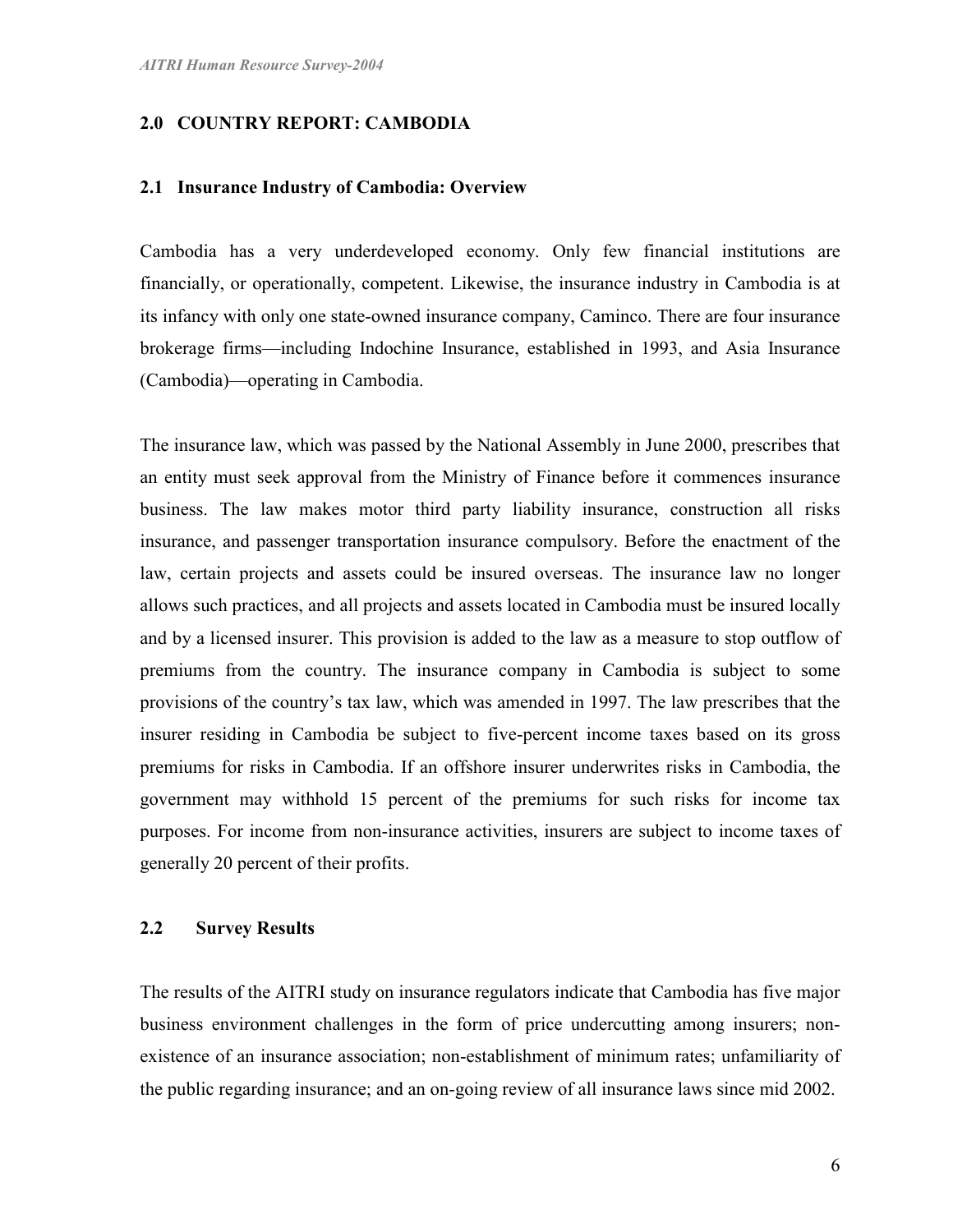Accordingly, the survey also shows that key human resource development is hampered by the acute shortage of skilled and experienced manpower, aggravated by infrastructural deficiencies. This extremely small market syndrome forces Cambodia to send its workforce to neighbouring countries for training due to the unavailability of a specialized institution providing training and education programmes for the Cambodian Insurance Regulator.

The focus areas for future training identified are presented in Table 2.00.

| No.               | <b>Focus Areas</b>                                                | Importance (1-5) |
|-------------------|-------------------------------------------------------------------|------------------|
| 1.                | Insurance core principles                                         | 5                |
| 2.                | Methodology and assessment of insurance core principles           | 5                |
| 3 <sub>1</sub>    | Health insurance                                                  | 3                |
| 4.                | Corporate governance                                              | 5                |
| 5.                | Regulation of compulsory insurance                                | 5                |
| 6.                | Disclosure and transparency                                       | 5                |
| 7.                | International insurance accountancy standards                     | 5                |
| 8.                | Investments regulation                                            | 5                |
| 9.                | Money laundering and insurance                                    | $\overline{4}$   |
| 10.               | Organization of insurance supervisory authorities                 | 5                |
| 11.               | Private pensions                                                  | 4                |
| 12.               | Reinsurance regulation and supervision                            | 5                |
| 13.               | Role of auditors and actuaries                                    | 5                |
| 14.               | Liability insurance                                               | 5                |
| 15                | Risk-based supervision                                            | 5                |
| 16                | Capital adequacy and solvency supervision                         | 5                |
| 17.               | Supervision of insurance groups and international insurers        | 5                |
| 18                | Valuation of insurance assets and liabilities                     | 5                |
| 19.               | Supervision of insurance intermediaries                           | 4                |
| $\overline{20}$ . | Alternative risk financing                                        | 5                |
| 21.               | Captive insurance companies and risk retention schemes            | 5                |
| 22.               | Credit insurance and credit risk securitization                   | 4                |
| $\overline{23}$ . | Enterprise risk and operational risk management                   | 5                |
| 24.               | Understanding insurance company accounts                          | 5                |
| 25.               | Financial conglomerates and financial sector convergence          | 3                |
| 26.               | Asset-liability management techniques                             | 5                |
| 27.               | WTO and insurance: policies, national positioning and negotiation | 5                |
| 28.               | On-site inspection                                                | 5                |
|                   | Overall mean (maximum value $= 5.00$ )                            | 4.71             |

#### Table 2.00: Focus Areas for Future Training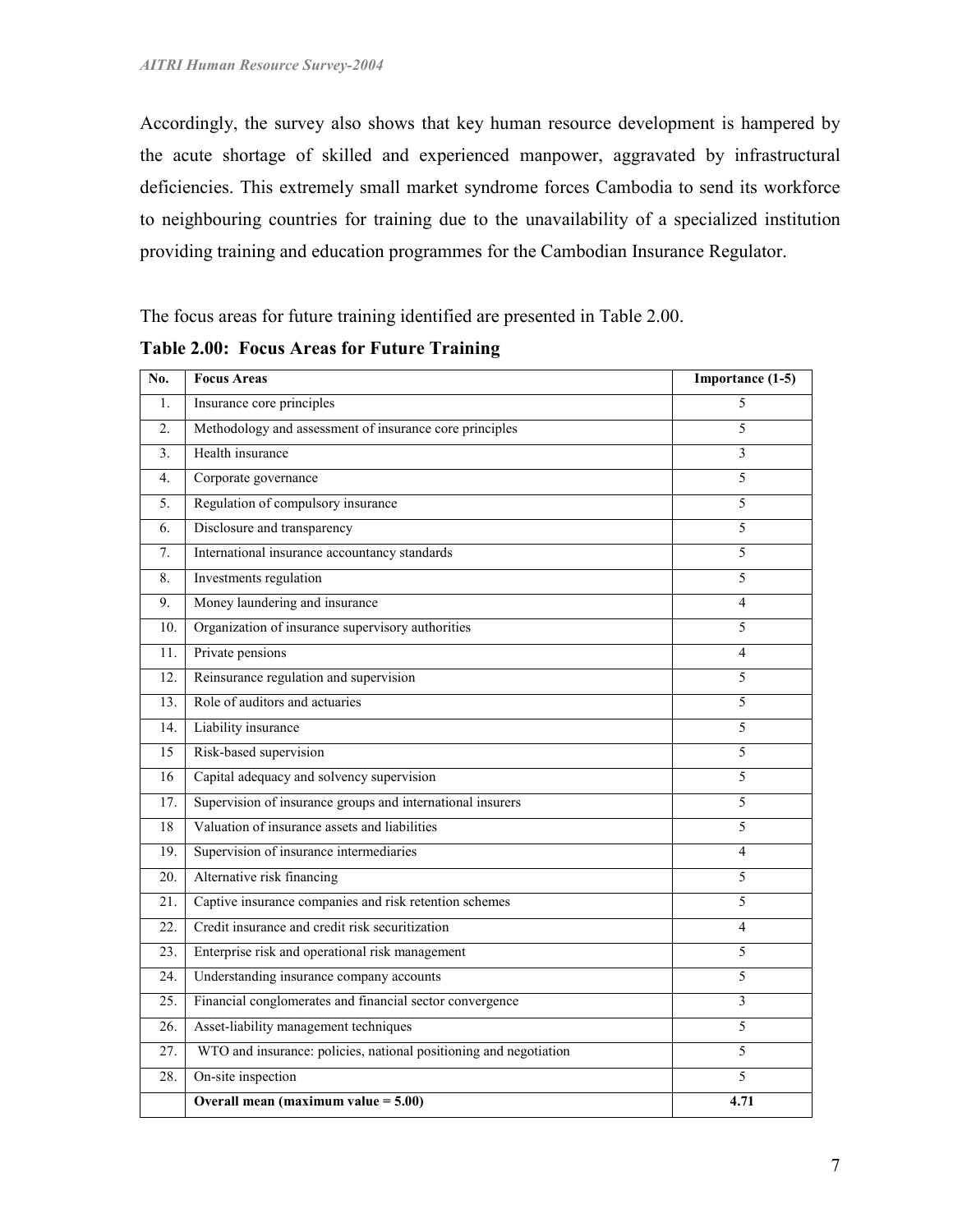The very high overall mean of 4.71 shows the high priority of the 28 items to measure the focus areas for future training activities. This illustrates the need to enhance basic training activities for the Insurance Regulator in Cambodia. Further to this, most of the training programmes are not conducted in-house due to the small number of participants.

## 2.3 Priority Areas for Supervisory Research and Technical Focus

The outcome of the survey for this AITRI study indicates that the priority areas for supervisory research for the Cambodia Regulator according to the order of ranked importance are as follows: asset-liability management techniques; on-site inspection; valuation of insurance company accounts; understanding insurance company accounts; and methodology and assessment of insurance core principles. The aforementioned research areas are considered 'fundamentals' by Insurance Regulators from more advanced countries.

This survey also indicates that the priority areas for technical focus for the Cambodian Regulator according to the order of ranked importance are as follows: insurance accounting; inspection on-site and off-site; assessing company's asset and liability; formation of insurance statistics; and auditing. Once again, the aforementioned priority areas appear to be at the basic level, further illustrating the gap between the Cambodian Regulator and the other ASEAN Regulators.

### 2.4 Preferred Training Methodology and Training Level

Based on the survey results, the Cambodian Regulator prefers training through seminars, conferences, workshops, external expert consultation, facilitated dialogues with other Regulators, attachment programmes elsewhere, distance learning programmes, and series of structured training modules on specific topics. The Cambodian Regulator is further interested in training in a formal specialist qualification at the diploma level.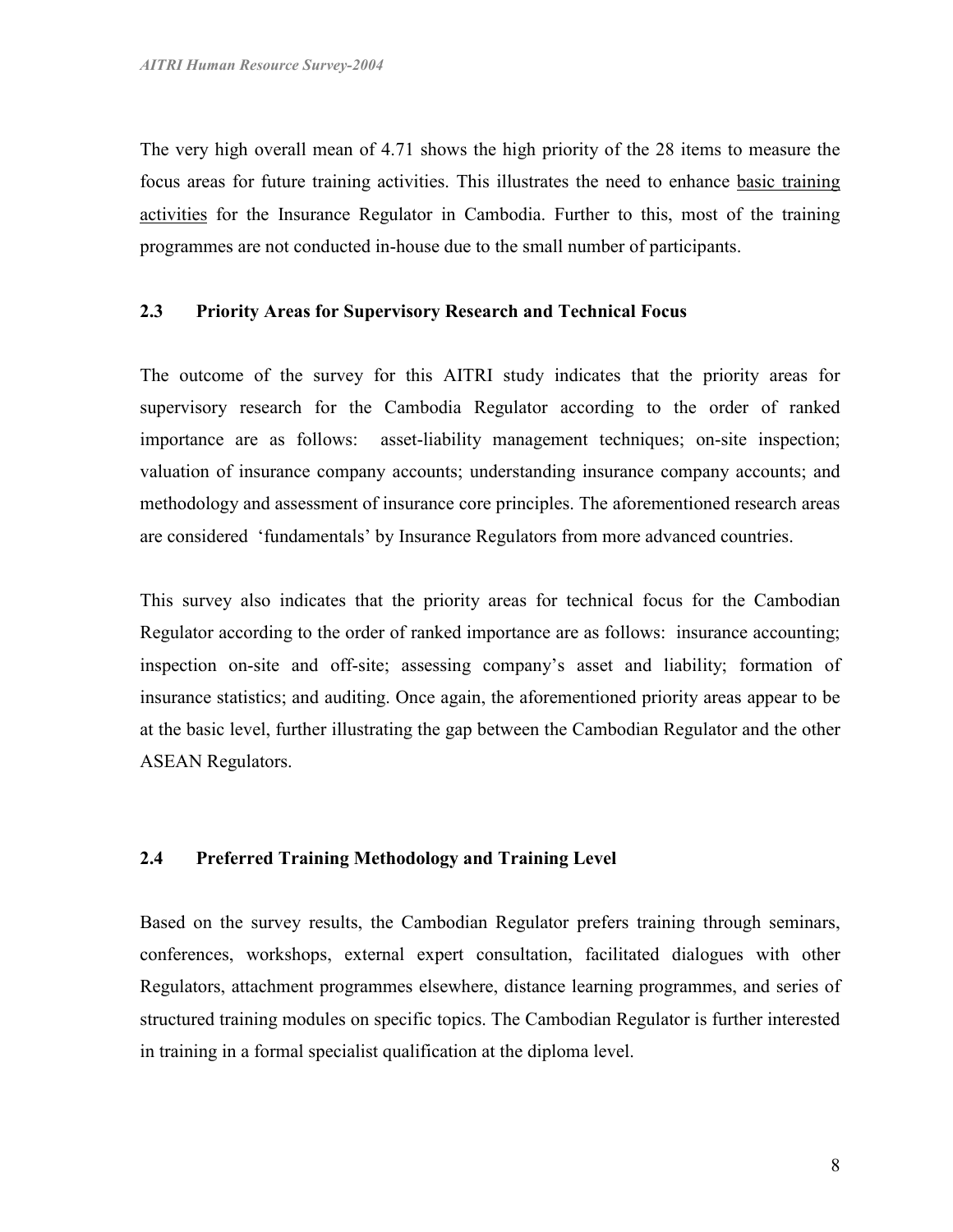## 2.5 Constraints

The findings of the AITRI survey indicate that the Cambodian Regulator does not have major problems in identifying internal personnel for training, external training facilities and motivating staff for training. The only constraint is in the form of inadequate budget to conduct training programmes.

## 2.6 Solutions

Creating more opportunities to motivate personnel to participate actively in training is proposed as a solution to the Cambodian Regulator.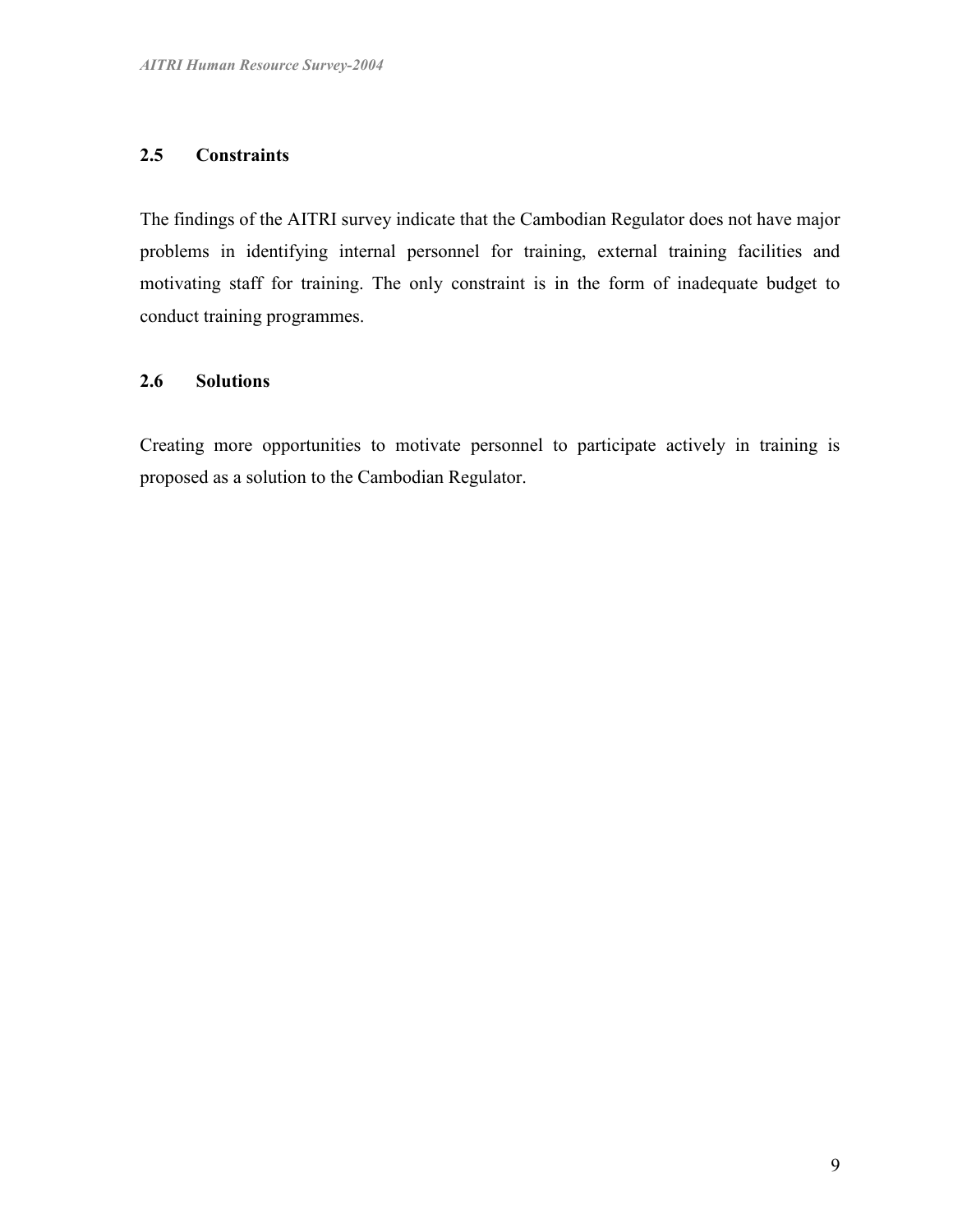## 3.0 COUNTRY REPORT: INDONESIA

#### 3.1 Insurance Industry of Indonesia : Overview

After the 1997 Asian economic crisis, the Indonesian government, with financial and other aid from international organizations, has continued its efforts to improve its economic condition. Through the Indonesian Debt Restructuring Agency, it has taken several actions including the closure of banks with a large amount of non-performing loans as well as leading mergers and acquisitions of many other banks. In Indonesia, the Directorate General for Financial Institutions with the Ministry of Finance (MoF) regulates the insurance industry, which is served by 178 insurers (as of 1998). State-owned insurers (e.g., Asuransi Kiwasraya and Asuransi Jasa Indonesia) and subsidiaries of local conglomerates dominate the market.

#### 3.2 Market Access Regulation

The minimum paid-up capital is 2 billion Indonesian rupiah for domestic life insurers, or 4.5 billion rupiah for joint ventures in the life business. In non-life insurance, it is 3 billion rupiah for domestic insurers, or 15 billion rupiah for joint ventures. Locally incorporated reinsurers are required to have a minimum paid-up capital of 10 billion rupiah while in the case of other reinsurers, the amount increases to 30 billion rupiah. The licensed insurance entity must place 20 percent of its capital with a commercial bank in Indonesia. The deposit increases annually by one percent of the increase in premiums if it is in non-life insurance business, or five percent in the increase in premium reserves if in life insurance business. A foreign insurance entity must satisfy several conditions before it is allowed to do insurance business in Indonesia. It must locate an Indonesian partner. It must have its equity capital being at least twice the amount of its investment in the joint venture. The local partner must have been operating for at least two years while satisfying the authority's requirement for solvency test. The applicant must submit a plan describing how the foreign partner's ownership in the joint venture will be reduced over a specified period of time. In particular, a registered joint venture must limit its foreign ownership initially to 80 percent of its total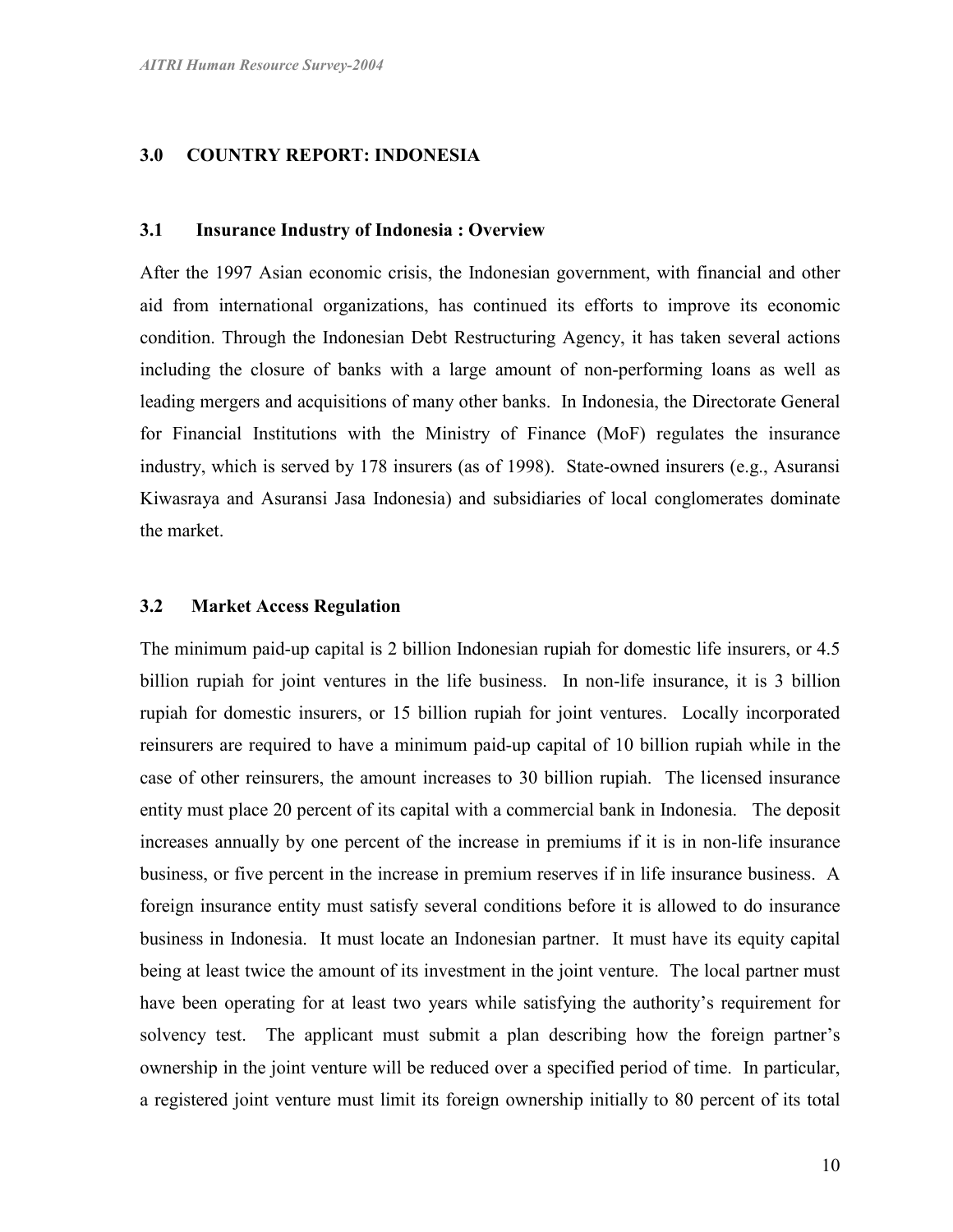share, and gradually, i.e., within 20 years, reduce it to no more than 49 percent of its total share. The joint venture must employ an adequate number of insurance professionals (commonly actuaries), whether Indonesians or foreign, who have at least five years of experience in their specialty areas, and appoint Indonesians to its board of directors. Finally, the license holder can do business in only one class of insurance business, life or non-life.

#### 3.3 Solvency Regulation

Life insurers must maintain a solvency margin of at least one percent of premium reserves for life insurance and 10 percent of net premium for health and accident insurance. Non-life insurers should meet a solvency margin being at least the sum of the initial minimum capital and 10 percent of net premiums. Non-life insurers are not permitted to assume any risk if the coverage amount exceeds 10 percent of their equity. The total amount of premiums, net of reinsurance, that non-life insurers can write is limited to 300 percent of their equity. The Ministry of Finance may also employ risk-based capital models to determine solvency requirements of insurance companies operating in Indonesia.

#### 3.4 Financial and Accounting Regulation

Several regulatory measures related to the investment activities of insurers and accounting standards exist in Indonesia. In the case of a life insurer, its total investments, excluding investment in mortgage loans, must be at least equal to its technical reserves. It must maintain a premium reserve the amount of which is determined in accordance with the Ministry of Finance guidelines, as well as a liability provision for future policy benefits as approved by a registered actuary. In the case of non-life insurers, the total investments, excluding investment in mortgage loans, should be at least equal to the sum of the technical reserves plus 25 percent of equity. Non-life insurers must estimate their unearned premiums using one of the two prescribed methods – per policy estimation on a daily basis or in aggregate of all policies in the line based on a percentage basis. With regard to the valuation of invested assets, insurers must use book value or market value, the choice being dependent on the type of invested asset.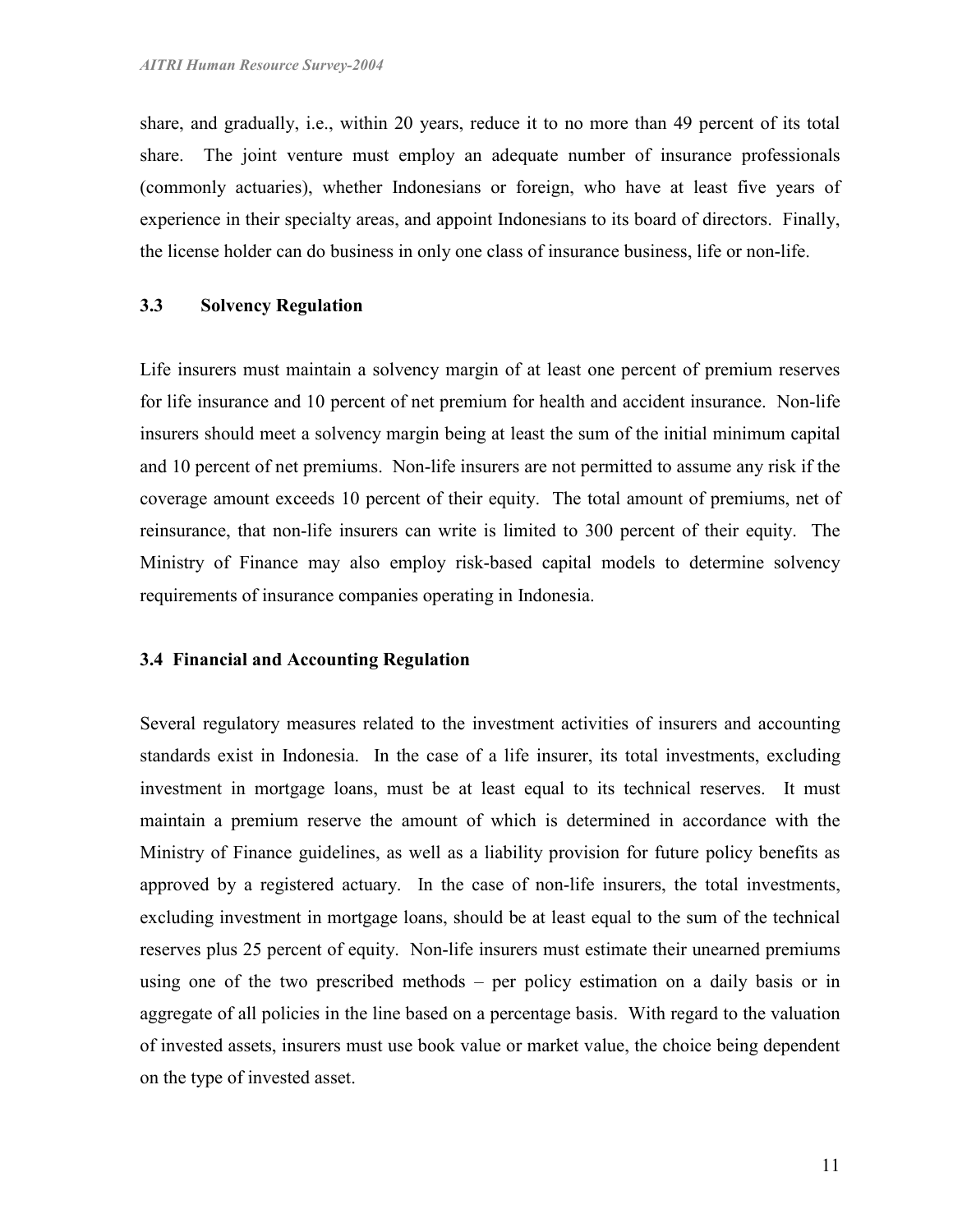#### 3.5 Market Conduct Regulation

The Ministry of Finance (MoF) has issued several guidelines governing the scopes of insurer's business and reinsurance transactions. For example, an insurer must obtain prior approval from the Regulator to open a branch office. An insurer is not permitted to own equity of an insurance brokerage firm or agency. Besides, the Indonesian Insurance Council, an industry association, publishes a tariff book for various non-life lines of insurance that insurers must abide by. Non-life insurers are subject to commission limits of 15 percent for brokers and 10 percent for agents. The MoF requires direct insurers, especially those in the non-life insurance business, to have a treaty reinsurance arrangement with at least one reinsurer; to retain at least 30 percent of the original risks based on premiums; and not to exceed 10 percent of their equity for any single risk. The authority permits direct insurers to place risks to offshore (non-admitted) reinsurers, provided that those reinsurers are of good reputation in the country of domicile, have a treaty (reciprocal) agreement with at least one domestic reinsurer in Indonesia, and have their paid-up capital being at least equal to the minimum capital required for domestic joint venture reinsurance companies, i.e., 30 billion rupiah.

#### 3.6 Survey Results

The results of the AITRI study on insurance regulators indicate that Indonesia has 3 major business environment challenges in the form of low capital, human resources and corporate governance.

The major human resource development challenges faced by the Indonesian Insurance Regulator are the lack of number of skilled people, the lack of training (internal and external), and inadequate facilities.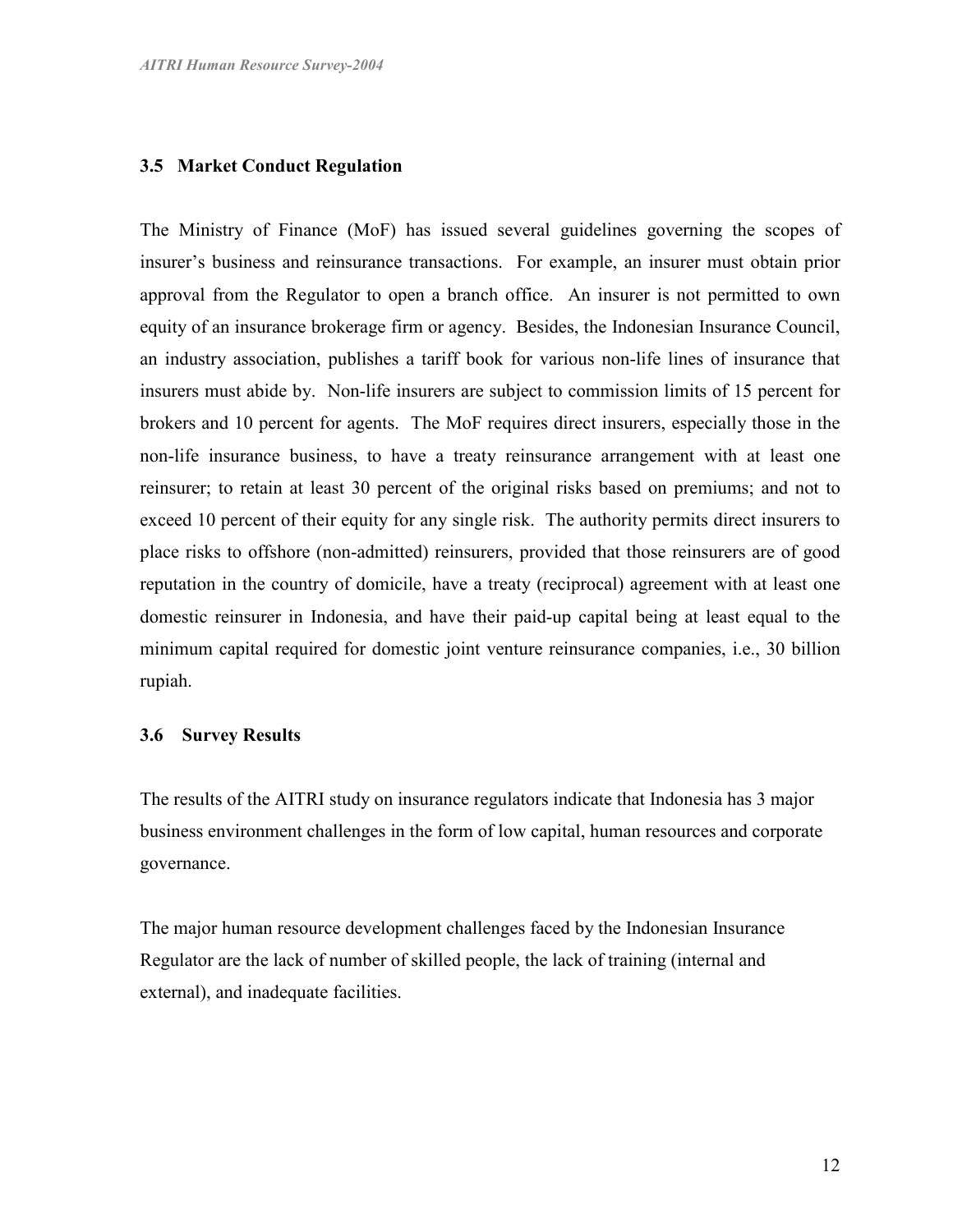Focus areas identified for future training are presented in Table 3.00.

| No.              | <b>Focus Areas</b>                                                | Importance (0-5) |
|------------------|-------------------------------------------------------------------|------------------|
| $\mathbf{1}$ .   | Insurance core principles                                         | 3                |
| $\overline{2}$ . | Methodology and assessment of insurance core principles           | 5                |
| 3 <sub>1</sub>   | Health insurance                                                  | $\overline{4}$   |
| $4_{\cdot}$      | Corporate governance                                              | 5                |
| 5.               | Regulation of compulsory insurance                                | 4                |
| 6.               | Disclosure and transparency                                       | 5                |
| 7.               | International insurance accountancy standards                     | $\overline{4}$   |
| 8.               | Investments regulation                                            | 4                |
| 9.               | Money laundering and insurance                                    | 5                |
| 10.              | Organisation of insurance supervisory authorities                 | 4                |
| 11.              | Private pensions                                                  | $\overline{4}$   |
| 12.              | Reinsurance regulation and supervision                            | $\overline{4}$   |
| 13.              | Role of auditors and actuaries                                    | 4                |
| 14.              | Liability insurance                                               | $\overline{4}$   |
| 15.              | Risk-based supervision                                            | $\overline{4}$   |
| 16.              | Capital adequacy and solvency supervision                         | $\overline{4}$   |
| 17.              | Supervision of insurance groups and international insurers        | 4                |
| 18.              | Valuation of insurance assets and liabilities                     | $\overline{4}$   |
| 19.              | Supervision of insurance intermediaries                           | $\overline{4}$   |
| 20.              | Alternative risk financing                                        | 4                |
| 21.              | Captive insurance companies and risk retention schemes            | 4                |
| 22.              | Credit insurance and credit risk securitization                   | 4                |
| 23.              | Enterprise risk and operational risk management                   | 4                |
| 24.              | Understanding insurance company account                           | $\overline{4}$   |
| 25.              | Financial conglomerates and financial sector convergence          | 4                |
| 26.              | Asset-liability management techniques                             | 4                |
| 27.              | WTO and insurance: policies, national positioning and negotiation | 4                |
| 28.              | On-site inspection                                                | 5                |
|                  | Overall mean (maximum value $= 5.00$ )                            | 4.14             |

## Table 3.00: Focus Areas for Future Training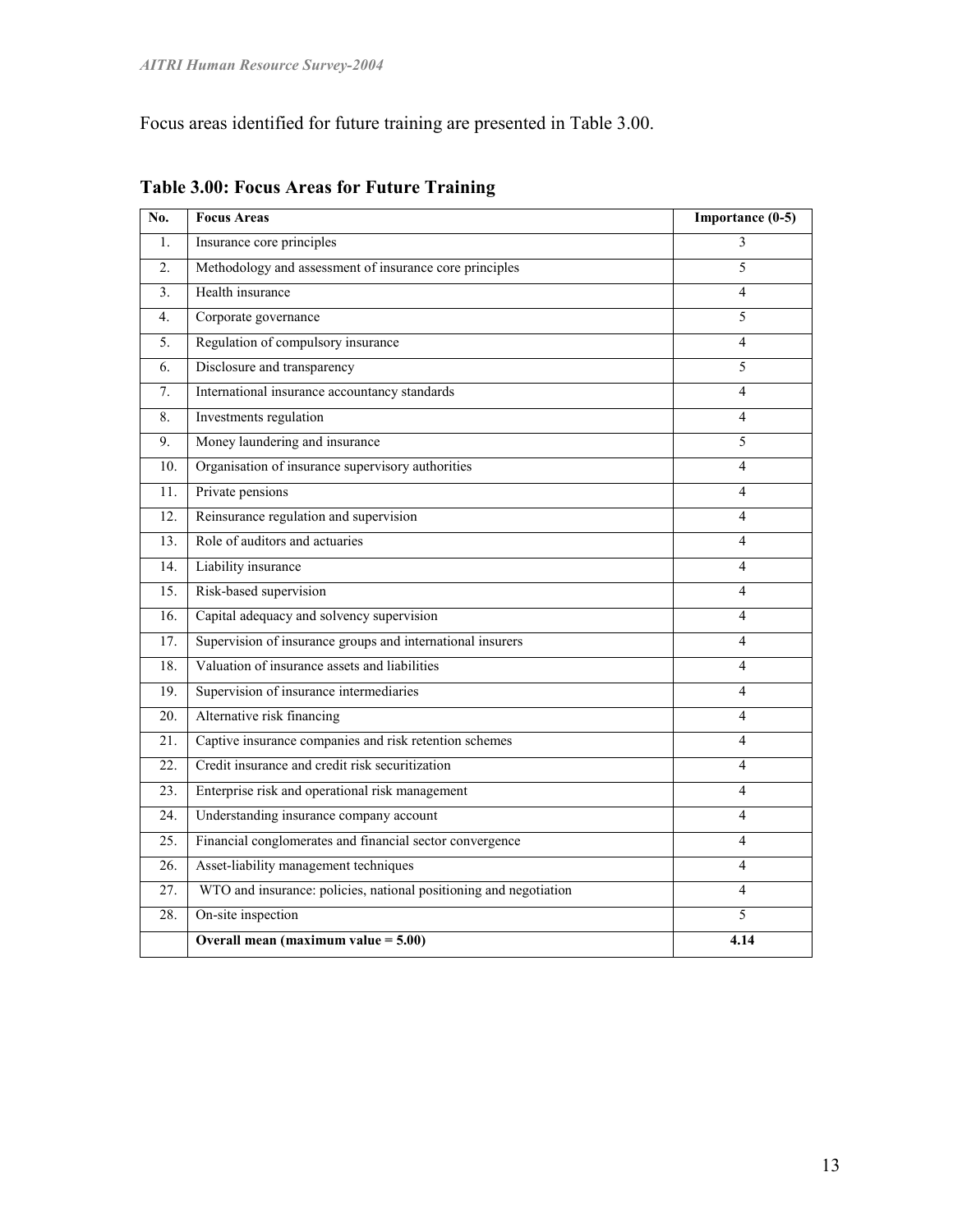## 3.7 Priority Areas for Supervisory Research and Technical Focus

The Indonesian Regulator feels that R&D in insurance supervision is important, and proposes priority areas for supervisory research in the following areas: policyholder guarantee fund; risk-based capital; insurance technology; premium development; and human resource (fit and proper). The technical focus for the Indonesian Regulator is in the following areas: retaining key staff, investment, preparing risk profile, catastrophe risk, and developing rating.

#### 3.8 Preferred Training Methodology and Training Level

Based on the survey results, the Indonesian Regulator prefers training through conferences, workshops, external expert consultations and attachment programmes elsewhere. The Indonesian Regulator is also interested in training in a formal specialist qualification at the certificate level.

## 3.9 Constraints

The Indonesian Regulator faces constraints in the following areas: inadequate budgets available for training, inadequate internal personnel to conduct training courses and inadequate external training facilities in the country.

## 3.10 Solutions

No solutions were proposed.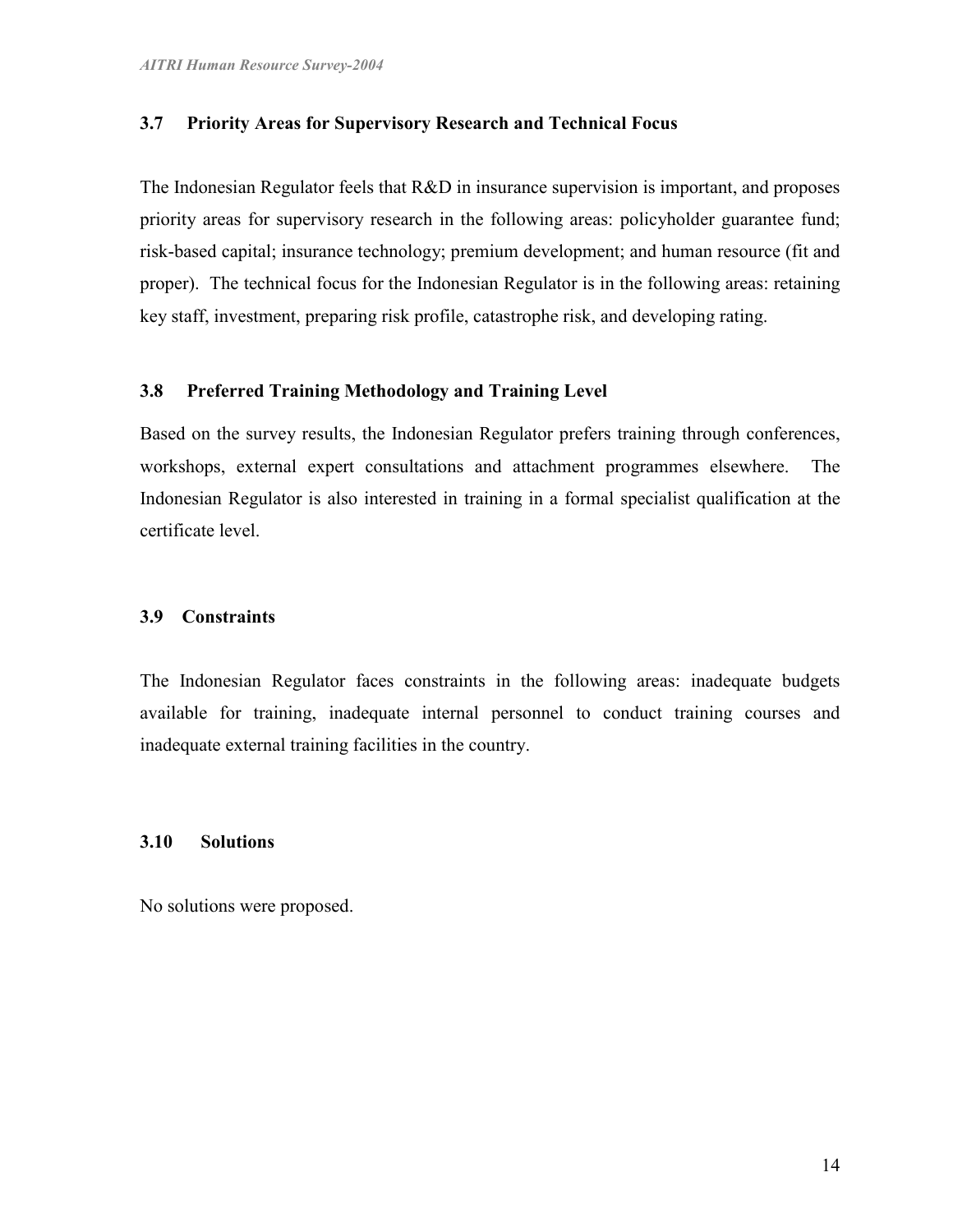## 4.0 COUNTRY REPORT: MALAYSIA

#### 4.1 Insurance Industry of Malaysia: Overview

Malaysia has a relatively developed insurance industry. It introduced the Insurance Act of 1996 and the Insurance Regulations of 1996, which are currently the bases of insurance regulation in the country.

The Ministry of Finance is the *de facto* regulatory supervisor of the insurance industry, but has long delegated the duty of administering the insurance law to Bank Negara Malaysia (BNM), the Central Bank of Malaysia. BNM also administers special directives issued by the Ministry of Finance; issues its own guidelines, circulars, notices and codes; and works very closely with major industry associations. Malaysia introduced the Takaful Insurance Act in 1984 permitting insurer operations based on Islamic principles, and opened the Labuan offshore insurance centre in 1990.

Perhaps, a new challenge that most Malaysian insurers face would be the government's plan, as indicated in BNM's Financial Sector Master Plan of March 2001, for mergers and acquisitions within the industry, either voluntarily or following government orders. Since 1999, eight mergers and acquisitions have been completed, and more insurers are involved in various stages of implementation. BNM expressed in March 2000 that there would be 10 to 15 insurers left after completing the consolidation of the industry by 2003. There were 54 direct insurers (including two *takaful* insurers) and 10 re-insurers as of 1 March 2002. Additionally, there were 59 insurance and related companies in Labuan as of the same date.

#### 4.2 Market Access Regulation

Upon receiving an application for insurance business, BNM may make a recommendation of the application to the Ministry of Finance that has the actual power to license new insurance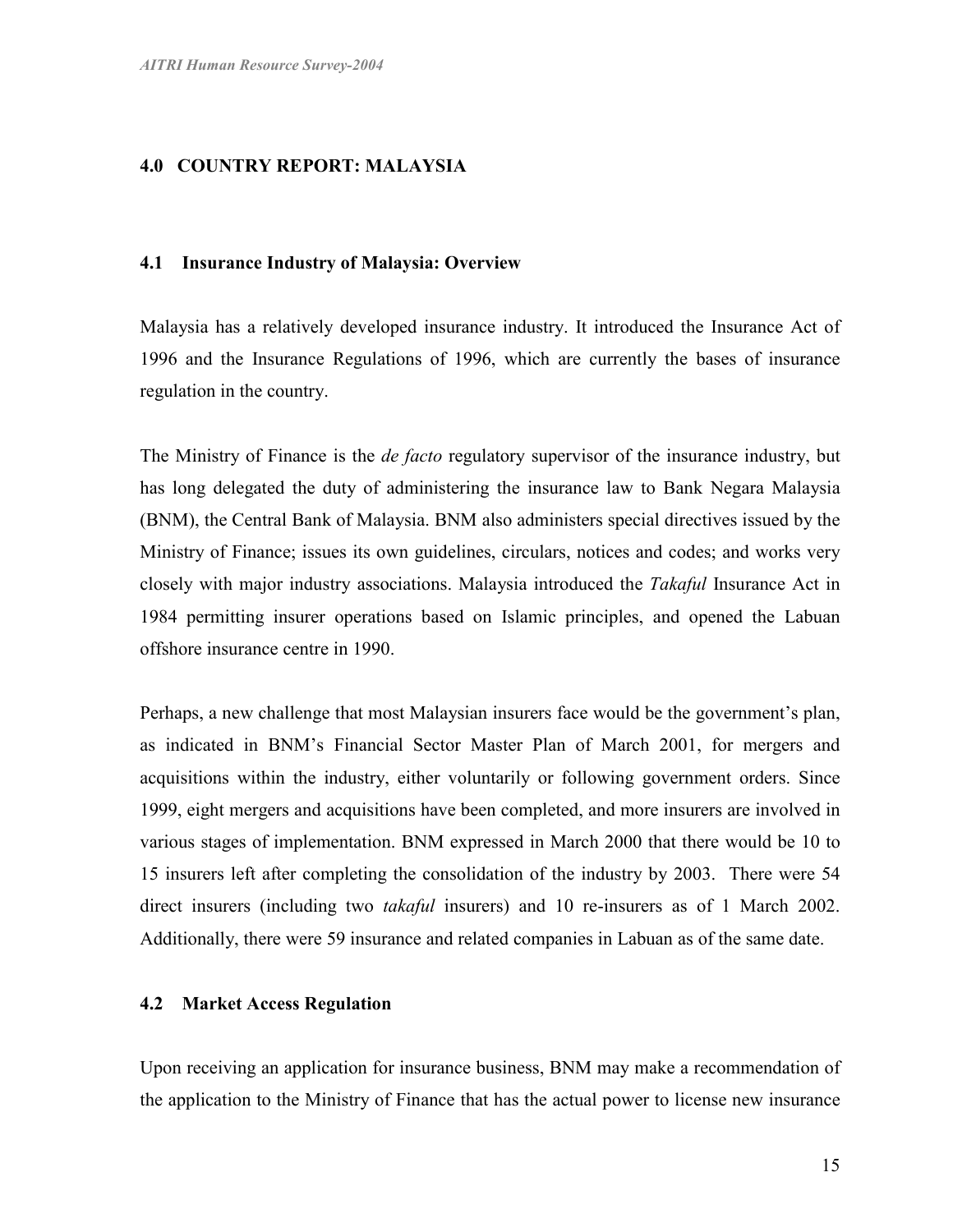companies. BNM has only the power to license insurance brokers and adjusters. As regard minimum paid-up capital, BNM requires, from September 2001, a minimum paid-up capital of RM100 million for insurance business in the country.

There are two specific provisions regarding foreign investment in the Malaysian insurance market. For one, BNM allows foreign investors to hold up to 49 percent of ownership equity of any Malaysian insurance company. Foreign shareholders who had made their investment prior to the enactment of the Insurance Act of 1996 are exempted from this requirement, and may continue to hold equity up to 51 percent in aggregate. For the others, the Insurance Act made it mandatory for all branches of foreign insurers to be domesticated, i.e., locally incorporated as a subsidiary, by June 1998.

#### 4.3 Solvency Regulation

The current solvency margin requirements, which became effective on 1 January 2001, state that a licensed direct insurer and re-insurer should maintain at all times a fund margin of solvency of RM50 million and RM10 million respectively, for each class of business. In addition, they must maintain an insurance fund for each class of their insurance business. Hence, an insurer underwriting substantial risks in both life and non-life classes must maintain a life insurance fund and a non-life insurance fund, and cannot co-mingle its premiums, claims and other expenses across the funds.

The Insurance Act of 1996 additionally prescribes that all licensed insurers maintain admitted assets of no less than the sum of the liabilities of the insurance fund and the fund margin of solvency.

#### 4.4 Financial and Accounting Regulation

Insurers operating in Malaysia are subject to the Bumiputra investment recommendation that the Malaysian government made in its 1996-2000 National Development Plan. To abide by this recommendation, insurers must maintain, unless a relief is granted, at least 30 percent of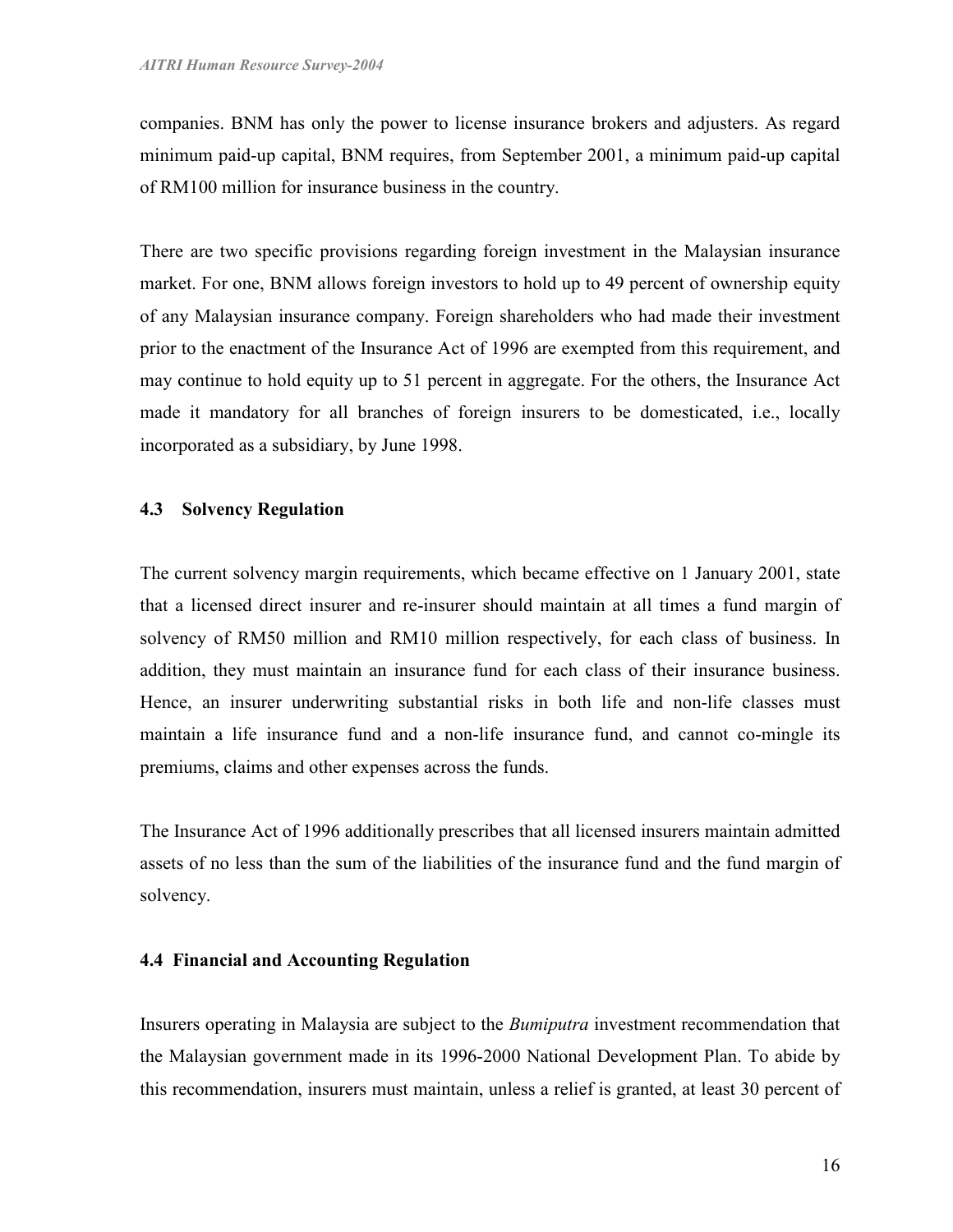their investment in Bumiputra share—ownership share by ethnic Malays. Additionally, licensed insurance players must obtain prior approval from BNM for any changes in ownership share. If such a change is regarding an acquisition or sale of an interest in excess of five percent of the shares of a licensed insurer, the insurer must obtain prior approval directly from the Ministry of Finance. All life insurers in Malaysia are required to submit annually to BNM an actuarial certification of their liabilities, prepared by an appointed actuary of the company. The central bank may require non-life insurers to submit an actuarial valuation of the company's IBNR claims and any inadequacy in loss reserving for outstanding claims.

### 4.5 Market Conduct Regulation

The Insurance Regulator maintains the Insurance Guarantee Scheme Fund that provides some compensation for bodily injury to those policyholders and claimants who have a third party liability or workers' compensation-related claim with a financially troubled insurer. All non-life insurers participate in the fund, and pay a levy of not less than one percent of their direct premiums earned during the preceding financial year. The Insurance Act and the Insurance Regulations, both of 1996, have provisions regarding insurer expenses and premium rates. BNM also issued two guidelines on insurers' operating costs. Key points of these regulations and guidelines include the following: The General Insurance Association of Malaysia sets premium rates for fire and motor insurance businesses, and its member non-life insurers must abide by the tariff rates. All insurers must comply with the act when designing their insurance application forms, contracts and marketing brochures. BNM also sets the maximum percentage of agency commissions on insurance policies.

#### 4.6 Survey Results

The results of the AITRI study on insurance regulators indicate that Malaysia has five major business environment challenges. They are: managing increasing financial complexities; managing globalization and liberalization processes; effectively supervising cross-border exposures; developing a more competitive domestic industry to play a larger role in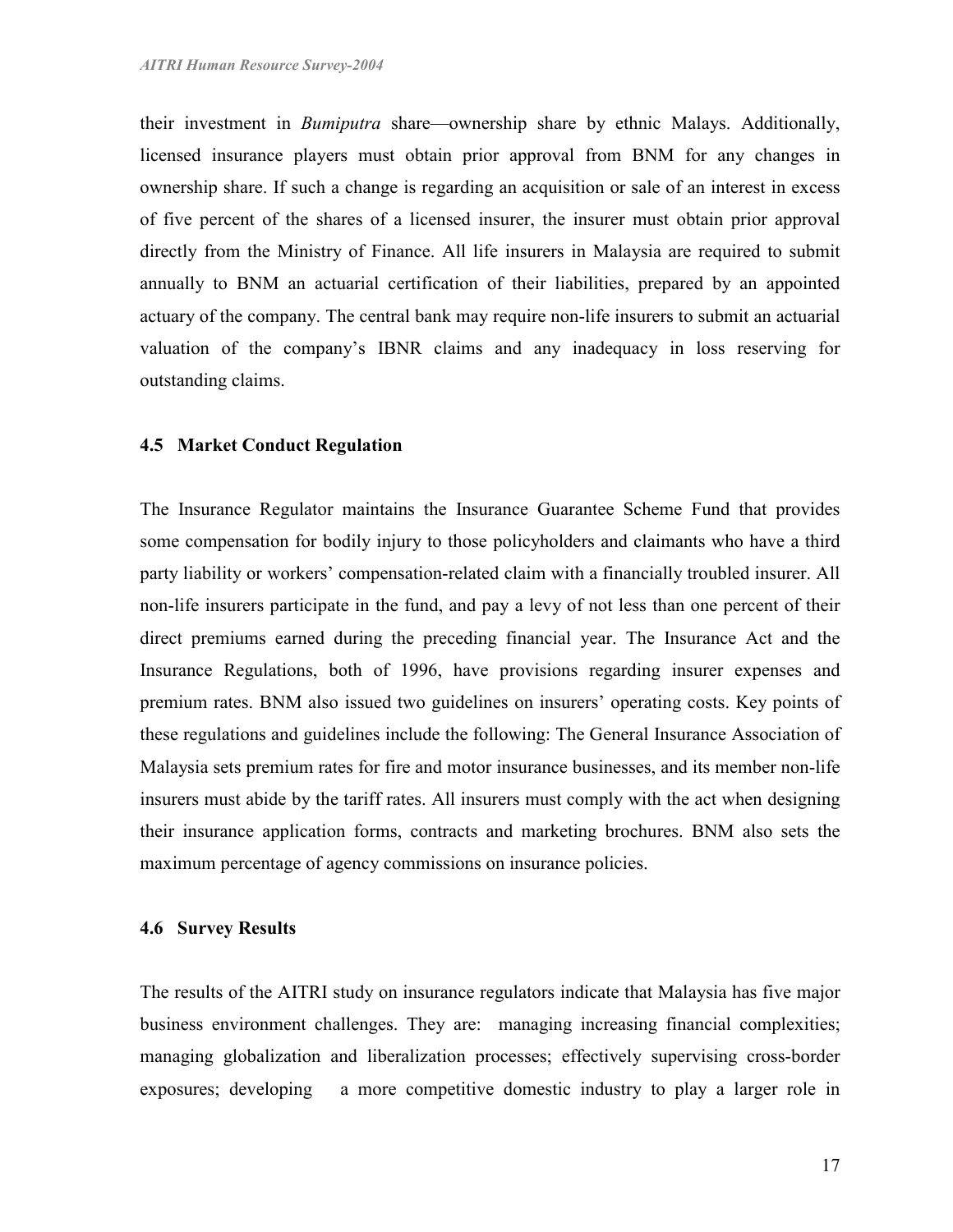supporting economic development; and managing consumer expectations and increasing sophistication of consumer needs.

The human resource development challenges faced by the Malaysian Regulator are in the form of (i) developing and retaining expertise in risk assessment, actuarial assessment, financial risk analysis, alternative risk transfer and (ii) risk-based supervisory framework as well as (iii) transitioning staff from a compliance-oriented to a performance-based supervisory regime that emphasizes the ability to effectively identify, assess and mitigate risks associated with individual institutions.

Focus areas identified for future training are presented in Table 4.00.

| No.              | <b>Focus Areas</b>                                         | Importance (0-5) |
|------------------|------------------------------------------------------------|------------------|
| 1.               | Insurance core principles                                  | 5                |
| $\overline{2}$ . | Methodology and assessment of insurance core principles    | 5                |
| 3.               | Health insurance                                           | 5                |
| $\overline{4}$ . | Corporate governance                                       | $\overline{4}$   |
| 5.               | Regulation of compulsory insurance                         | $0*$             |
| 6.               | Disclosure and transparency                                | 5                |
| 7.               | International insurance accountancy standards              | 5                |
| 8.               | Investments regulation                                     | $\Omega$         |
| 9.               | Money laundering and insurance                             | $\theta$         |
| 10.              | Organisation of insurance supervisory authorities          | $\Omega$         |
| 11.              | Private pensions                                           | 5                |
| 12.              | Reinsurance regulation and supervision                     | 5                |
| 13.              | Role of auditors and actuaries                             | $\Omega$         |
| 14.              | Liability insurance                                        | $\Omega$         |
| 15.              | Risk-based supervision                                     | 5                |
| 16.              | Capital adequacy and solvency supervision                  | 5                |
| 17.              | Supervision of insurance groups and international insurers | 3                |
| 18.              | Valuation of insurance assets and liabilities              | 3                |
| 19.              | Supervision of insurance intermediaries                    | 5                |
| 20.              | Alternative risk financing                                 | 5                |
| 21.              | Captive insurance companies and risk retention schemes     | $\theta$         |
| 22.              | Credit insurance and credit risk securitization            | 4                |

Table 4.00: Focus Areas for Future Training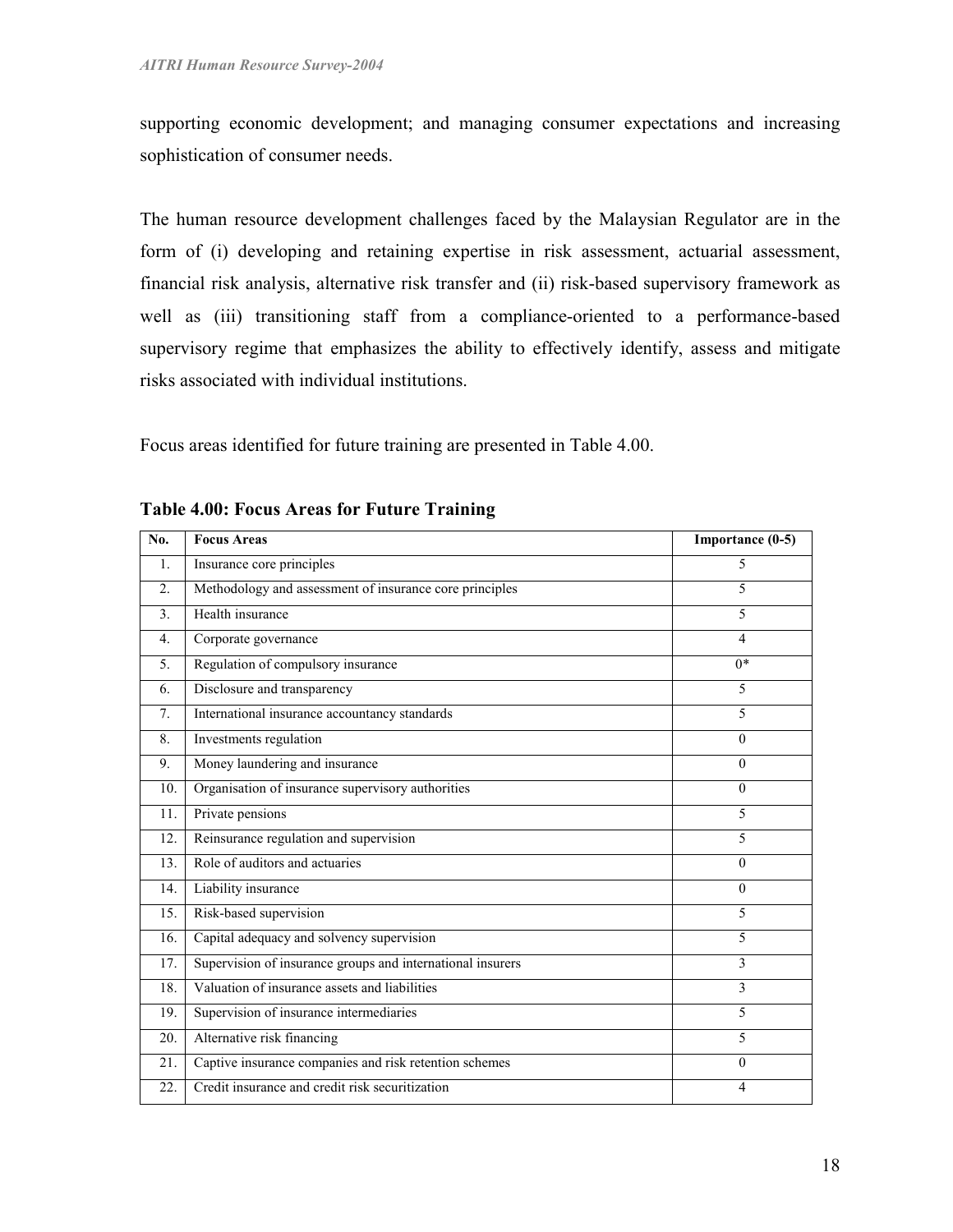| 23. | Enterprise risk and operational risk management                   |      |
|-----|-------------------------------------------------------------------|------|
| 24. | Understanding insurance company accounts                          | 0    |
| 25. | Financial conglomerates and financial sector convergence          |      |
| 26. | Asset-liability management techniques                             |      |
| 27. | WTO and insurance: policies, national positioning and negotiation |      |
| 28  | On-site inspection                                                |      |
| 29  | Evaluation of insurance programmes                                |      |
| 30. | De-tariffing                                                      |      |
|     | Overall mean (maximum value $= 5.00$ )                            | 3.10 |

#### 4.7 Priority Areas for Supervisory Research and Technical Focus

The outcome of the survey indicates that the priority areas for supervisory research for the Malaysian Regulator according to the order of ranked importance are as follows: regulatory/supervisory requirements for medical and health insurance; risk-based supervision framework; market conduct regulation/supervision; sales disclosure from the consumers' perspective; supervision of detariffed market; and regional insurance companies' risk assessment analysis.

 Priority areas for technical focus for the Malaysian Regulator according to the order of ranked importance are pension products and consumer satisfaction.

## 4.8 Preferred Training Methodology and Training Level

Based on the survey results, the Malaysian Regulator prefers training through seminars, conferences, workshops, external expert consultations, facilitated dialogues with other Regulators, attachment programmes elsewhere, distance learning programmes and series of structured training modules on specific topics.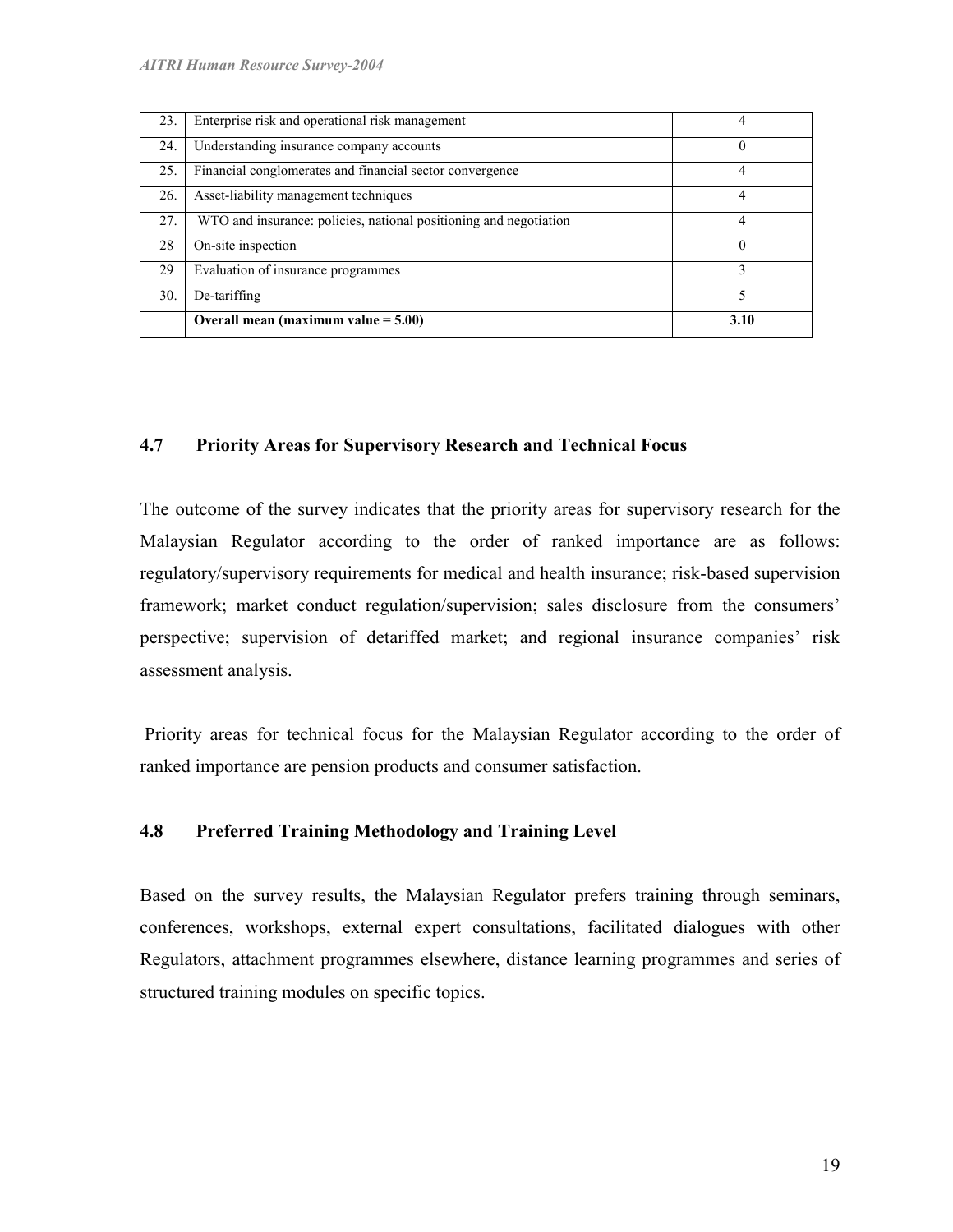## 4.9 Constraints

The only constraint is in the form of inadequate internal personnel to conduct training courses.

## 4.10 Solutions

The Malaysian Regulator proposes outsourcing for expertise from both the local and international markets.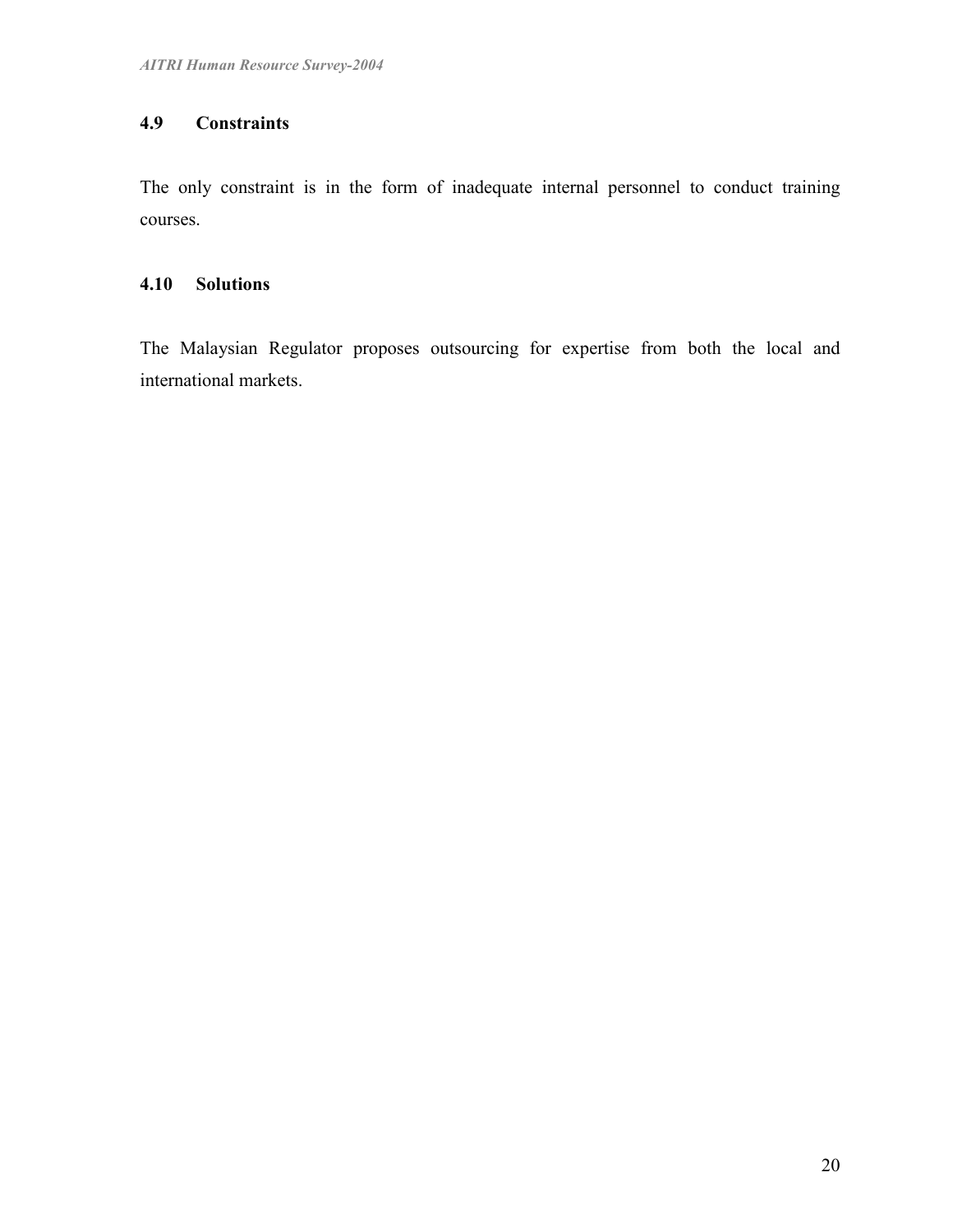## 5.0 COUNTRY REPORT: THE PHILIPPINES

#### 5.1 Insurance Industry of The Philippines : Overview

The Philippines maintains the principle of free enterprise, and emphasizes the role of the private sector for its economic development. Not surprisingly, 40 life insurers, over 100 nonlife insurers (including two composite insurers), and four re-insurers were operating in the Philippines in 1997. This included eleven insurers newly admitted in 1997. The Insurance Commission (Komisyon ng Seguro) regulates and supervises the insurance industry in accordance with the Insurance Code. The commission also issues circulars and guidelines that govern insurer activities.

## 5.2 Market Access Regulation

In the Philippines, a firm may engage in the insurance business by owning voting stock of an existing domestic insurer, investing in a new insurance or reinsurance company or intermediary incorporated in the country, or establishing a branch. Specifically, the Republic Act No. 8179, which was passed on 26 March 1996, states that up to 100 percent foreign ownership of local insurance and reinsurance companies is permitted in the country. Currently, the minimum paid-up capital for direct business is 75 million pesos for direct business or 150 million pesos for reinsurance business.

With regard to foreign insurance operations, the licensing guideline issued by the Department of Finance in 1994 states that the minimum capital varies depending not only on the type of business, direct or reinsurance, but also on the percentage of foreign ownership. Besides, the Insurance Commission examines the following factors before it makes a decision on an application by a foreign insurer: (1) geographic representation and complementation; (2) strategic trade and investment relationships between the Philippines and the country of incorporation of the applicant; (3) demonstrated capacity, global reputation in underwriting innovations and stability in the competitive environment of the applicant; (4) reciprocity rights that Philippine insurance or reinsurance companies or intermediaries can enjoy in the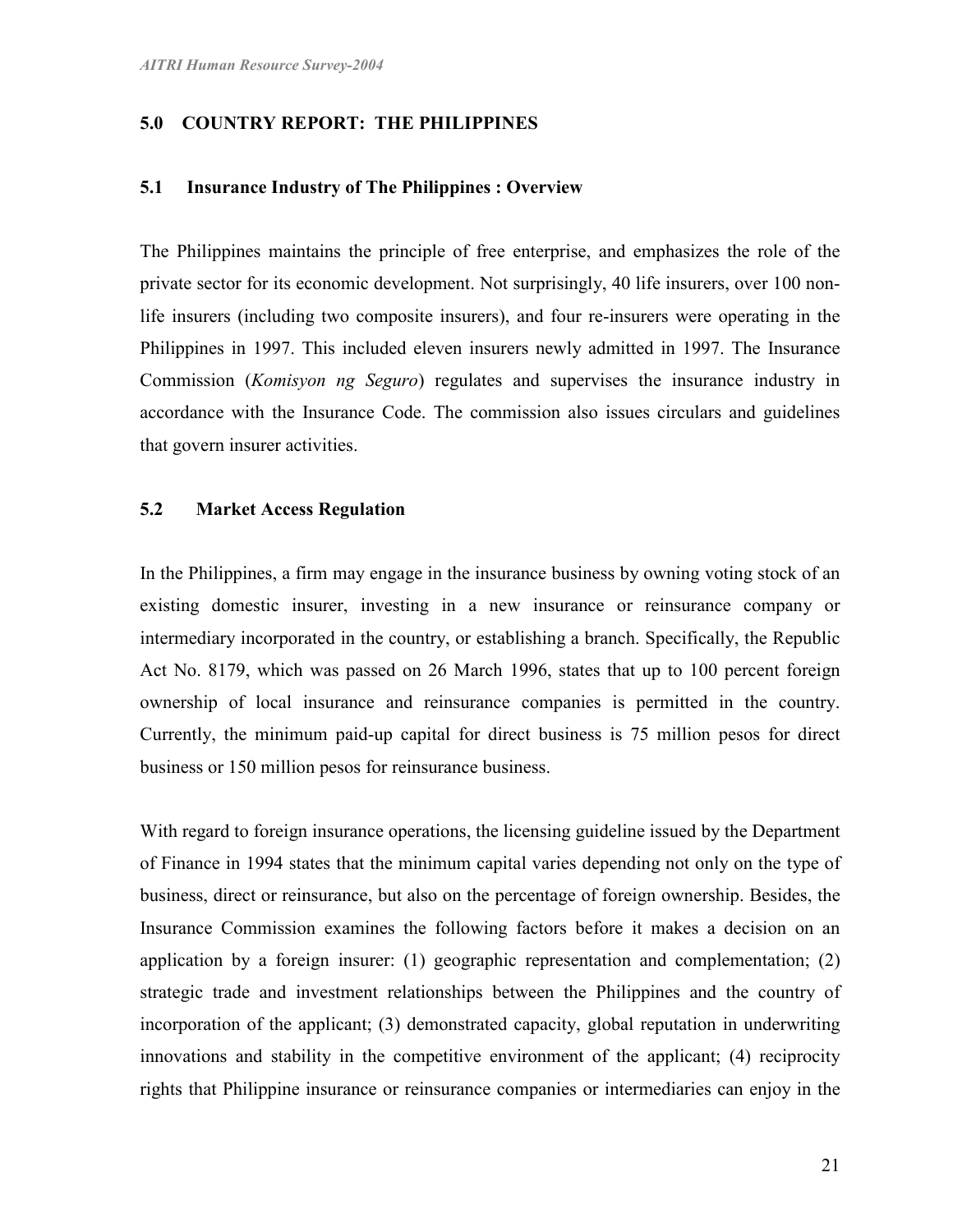applicant's country; and (5) the applicant's willingness to fully share its technology. As for the third criterion, the commission has specified that it would accept applications from those listed in the top 200 insurers, re-insurers or intermediaries in the world or the top 10 in their country of origin. The applicant must also have at least 10 years of experience as of the date of application. To qualify as a branch or as a new company incorporated in the Philippines, the applicant must be widely owned or publicly listed in its country of origin, unless it is majority-owned by the government. A new foreign insurer is not allowed to hold a composite license. It may, however, apply for a separate license for life and a separate license for nonlife business. The Insurance Commission requires any foreign insurer or re-insurer seeking entry as a branch to deposit with the commission, securities satisfactory to the commission. The required minimum paid-up capital, at actual market value, is 300 million pesos for direct insurance business, or 500 million pesos for reinsurance business. Fifty percent of the said security deposit must be in the form of government securities, and the rest in other acceptable Philippines securities.

#### 5.3 Solvency Regulation

All insurers must maintain the margin of solvency prescribed in the Insurance Code. For the life insurer, the total admitted assets must be greater than the sum of the total liabilities plus paid-up capital plus revaluation reserves, and the difference must be the greater of (1) 0.5 million pesos, or (2) 0.2 percent of the total amount of all policies (except term life insurance) for the preceding year.

In the case of a non-life insurer, the amount should be the greater of (1) 0.5 million pesos, or (2) 10 percent of the total amount of net premiums written during the preceding year. In the case of a foreign branch insurer or re-insurer, its head office must guarantee prompt payments of all liabilities of the Philippines branch.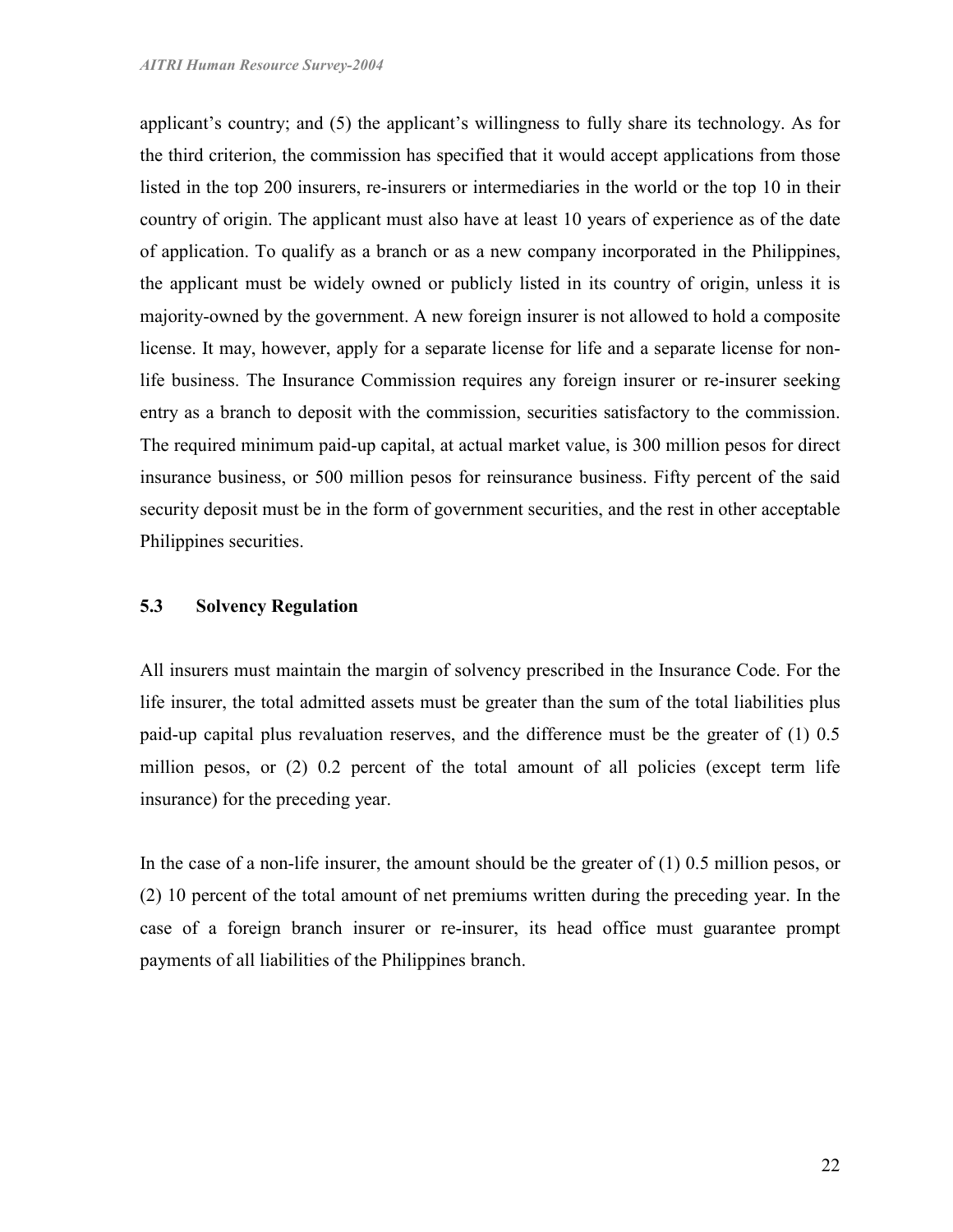### 5.4 Market Conduct Regulation

An insurer must obtain approval from the Insurance Commission before it commences marketing an insurance product. In the case of pricing, life insurers are required to obtain approval from the commission of the premium rates for their life insurance products. In contrast, the Philippines Insurance Rating Association recommends premium rates for nonlife insurance tariff lines, notably, motor insurance and bond (surety) insurance. All non-life insurers are members of this association and must abide by the recommended premium rates. Insurers in the Philippines have, since 1996, been allowed to market insurance products where the premiums and benefits are expressed in foreign currencies.

With regard to management control matters, the existing regulatory measures state that non-Philippines nationals may become members of the board of directors of a joint venture insurance or reinsurance company to the extent of the foreign participation in the equity of such company.

#### 5.5 Survey Results

The results of the AITRI study on insurance regulators indicate that Philippines has only one major business environment challenge, which is the need for more expertise and facility for evaluating insurance products, examination of insurance companies, settlement of claims and other insurance controversies and use of computers in insurance regulations. The human resource development challenges faced by the Philippines Regulator primarily concern funding constraints.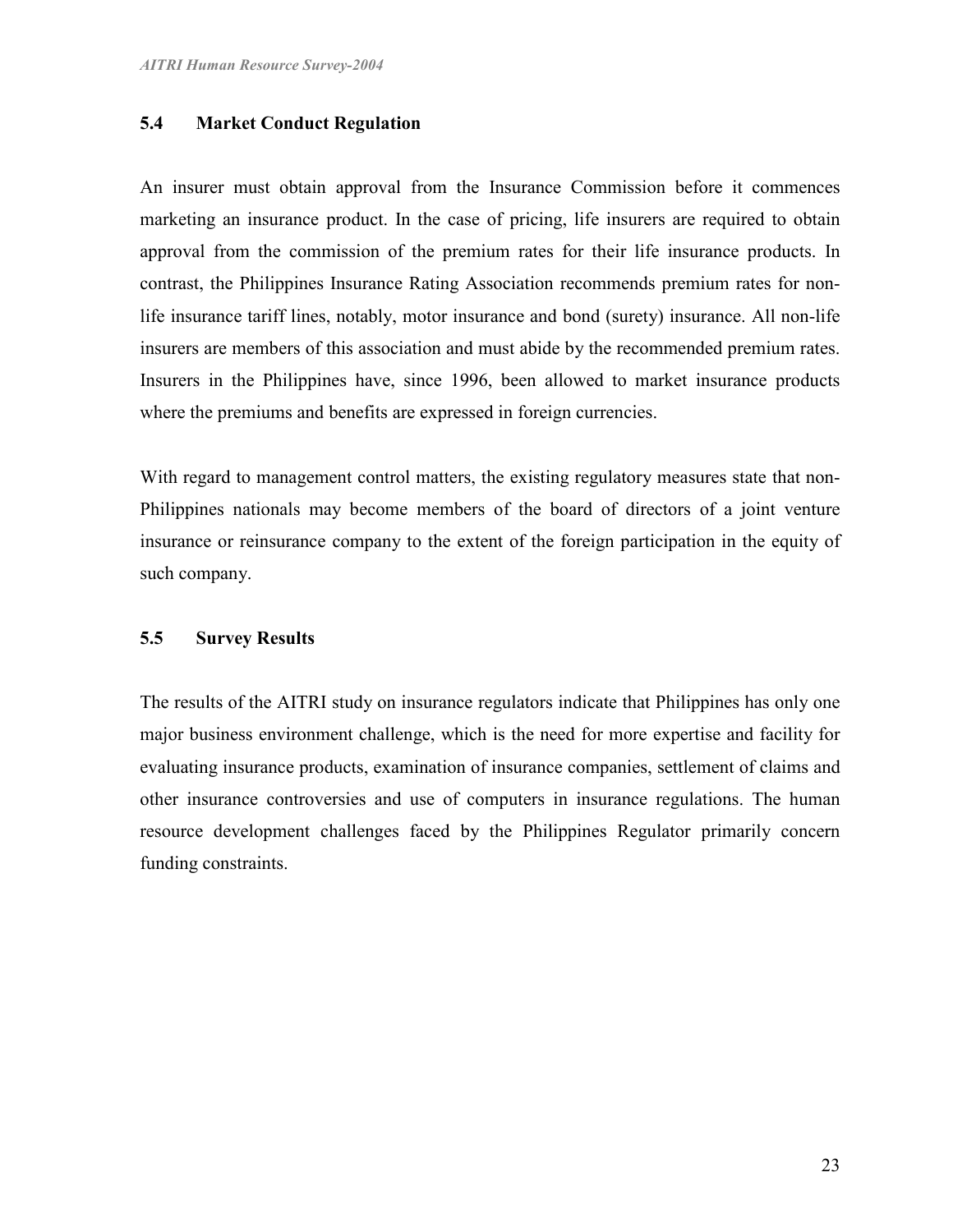Focus areas identified for future training are presented in Table 5.00.

| No.               | <b>Focus Areas</b>                                                | Importance (0-5) |
|-------------------|-------------------------------------------------------------------|------------------|
| 1.                | Insurance core principles                                         | 3                |
| $\overline{2}$ .  | Methodology and assessment of insurance core principles           | $\theta$         |
| 3.                | Health insurance                                                  | $\mathbf{0}$     |
| 4.                | Corporate governance                                              | 4                |
| 5.                | Regulation of compulsory insurance                                | $\boldsymbol{0}$ |
| 6.                | Disclosure and transparency                                       | 5                |
| 7.                | International insurance accountancy standards                     | 5                |
| 8.                | Investments regulation                                            | 4                |
| 9.                | Money laundering and insurance                                    | 5                |
| 10.               | Organisation of insurance supervisory authorities                 | $\theta$         |
| 11.               | Private pensions                                                  | 5                |
| 12.               | Reinsurance regulation and supervision                            | 4                |
| 13.               | Role of auditors and actuaries                                    | $\boldsymbol{0}$ |
| 14.               | Liability insurance                                               | $\boldsymbol{0}$ |
| 15.               | Risk-based supervision                                            | 5                |
| 16.               | Capital adequacy and solvency supervision                         | 5                |
| 17.               | Supervision of insurance groups and international insurers        | 0                |
| 18.               | Valuation of insurance assets and liabilities                     | 5                |
| 19.               | Supervision of insurance intermediaries                           | 5                |
| 20.               | Alternative risk financing                                        | 4                |
| 21.               | Captive insurance companies and risk retention schemes            | 5                |
| 22.               | Credit insurance and credit risk securitization                   | 5                |
| 23.               | Enterprise risk and operational risk management                   | $\boldsymbol{0}$ |
| 24.               | Understanding insurance company accounts                          | $\boldsymbol{0}$ |
| $\overline{25}$ . | Financial conglomerates and financial sector convergence          | 5                |
| 26.               | Asset-liability management techniques                             | 5                |
| 27.               | WTO and insurance: policies, national positioning and negotiation | 5                |
| 28.               | On-site inspection                                                | $\Omega$         |
|                   | Overall mean (maximum value $= 5.00$ )                            | 3.00             |

## Table 5.00: Focus Areas for Future Training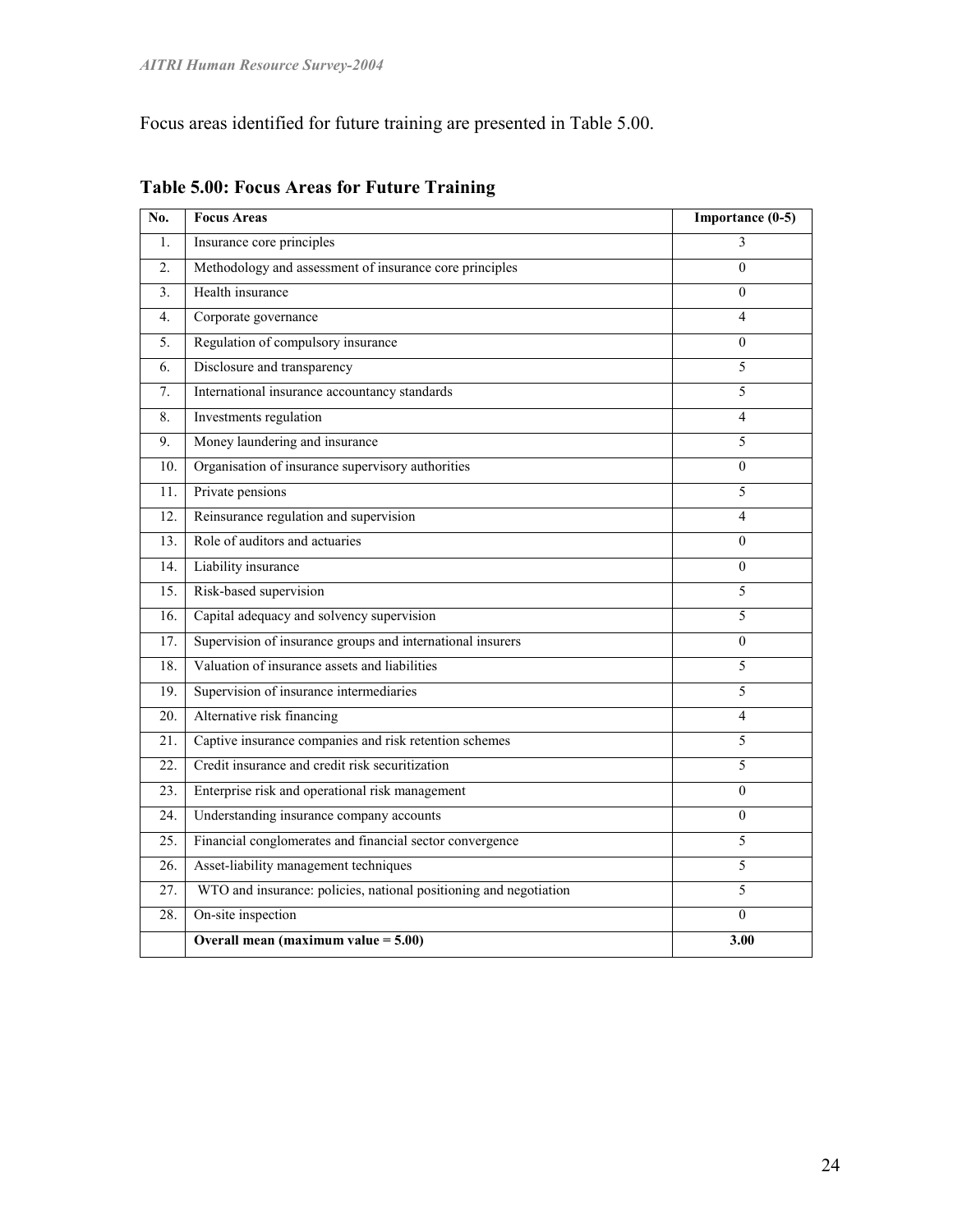#### 5.6 Priority Areas for Supervisory Research and Technical Focus

The outcome of the survey for this AITRI study indicates that the priority areas for supervisory research for the Philippines Regulator according to the order of ranked importance are: captive market; margin of solvency requirement; risk-based capital; rates and rate making; and early warning systems.

Priority areas for technical focus for the Philippines Regulator according to the order of ranked importance are as follows: rating of companies; margin of solvency requirement; riskbased capital; rates and rate making; and early warning systems.

## 5.7 Preferred Training Methodology and Training Level

Based on the survey results, the Philippines Regulator prefers training through seminars, workshops, facilitated dialogues with other Regulators and attachment programmes elsewhere. In addition, the Philippines Regulator is interested in training in a formal specialist qualification at the certificate level.

#### 5.8 Constraints

The only constraint is in the form of inadequate budgets available for training.

## 5.9 Solutions/Additional Comments

The Philippines Regulator proposes the continuous exchange of ideas and devices on new products and services during meetings, conferences and seminars.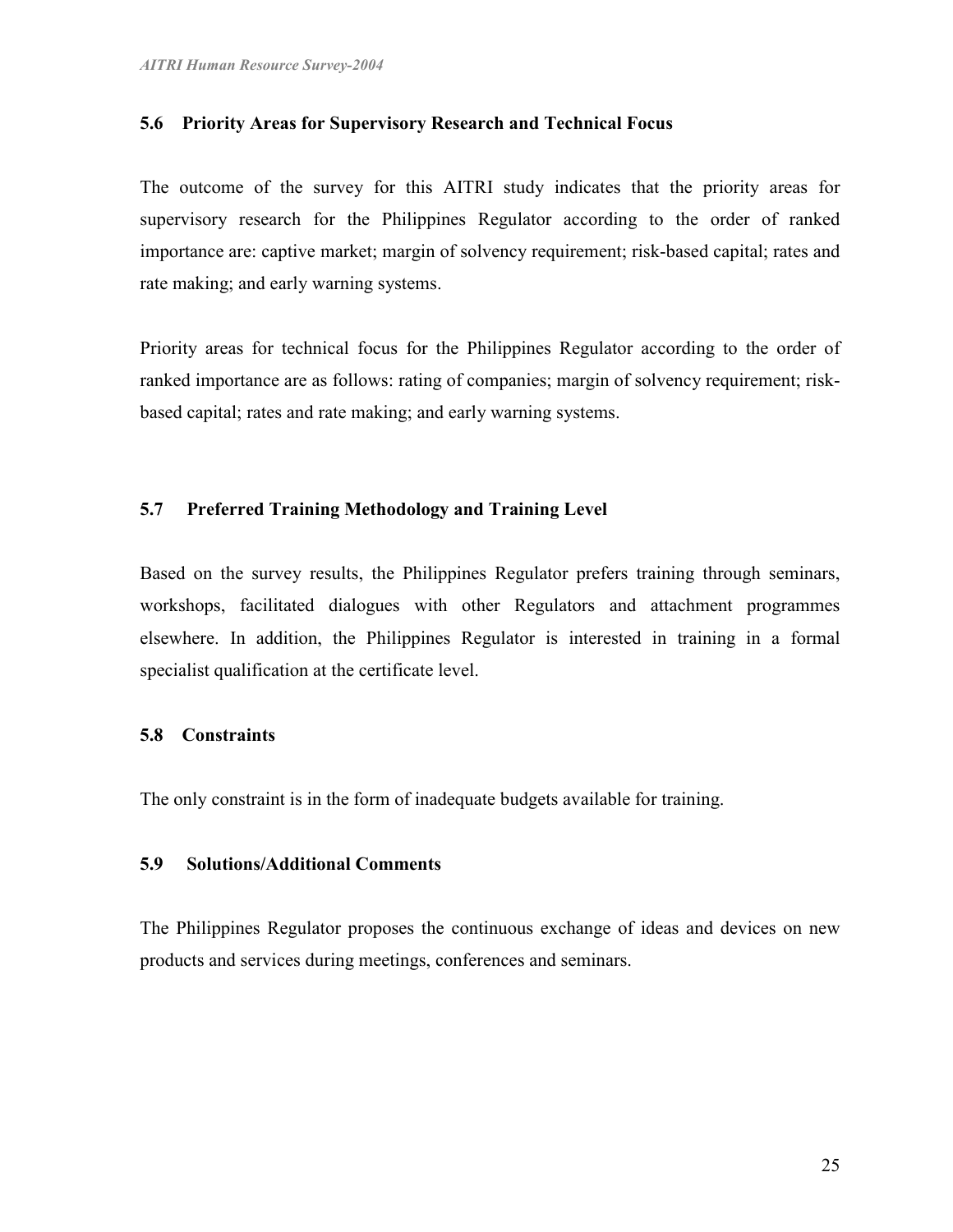#### 6.0 COUNTRY REPORT: SINGAPORE

#### 6.1 Insurance Industry of Singapore: Overview

The economy of this island country is based on a free enterprise system with few restrictions on foreign ownership or capital inflows and outflows. Not surprisingly, the insurance market in Singapore is very competitive, and is served by about 50 players in each of the direct, reinsurance and captive insurance markets.

The Insurance Department of the Monetary Authority of Singapore (MAS), the de facto central bank of Singapore, is responsible for the regulation and supervision of the insurance industry. The department issues notices and directives to insurers and other players in the Singapore insurance market. It also maintains a close relationship with various insurance industry organizations to foster self-regulation. It introduced the Insurance Intermediaries Act of 1999 to regulate the activities of insurance agents and brokers in life and non-life insurance business. Singapore last amended its insurance law in October 2000.

#### 6.2 Market Access Regulation

Singapore has not put any restrictions on the admission of new reinsurers or captive operations. However, it had not admitted new insurers since the mid-1980s for direct nonlife insurance business – unless a new insurer had expertise in a specialized line of insurance that the incumbent insurers lacked – and since 1990 for direct life insurance business. It was only in March 2000 that Singapore re-opened its door to direct insurers. At the same time, it lifted the then 49 percent restriction on foreign ownership of locally incorporated insurers. Nevertheless, new applicants can be subject to a needs test, e.g., commitment to Singapore's development as a regional insurance hub and international financial centre, a practice short of full liberalization of the insurance market.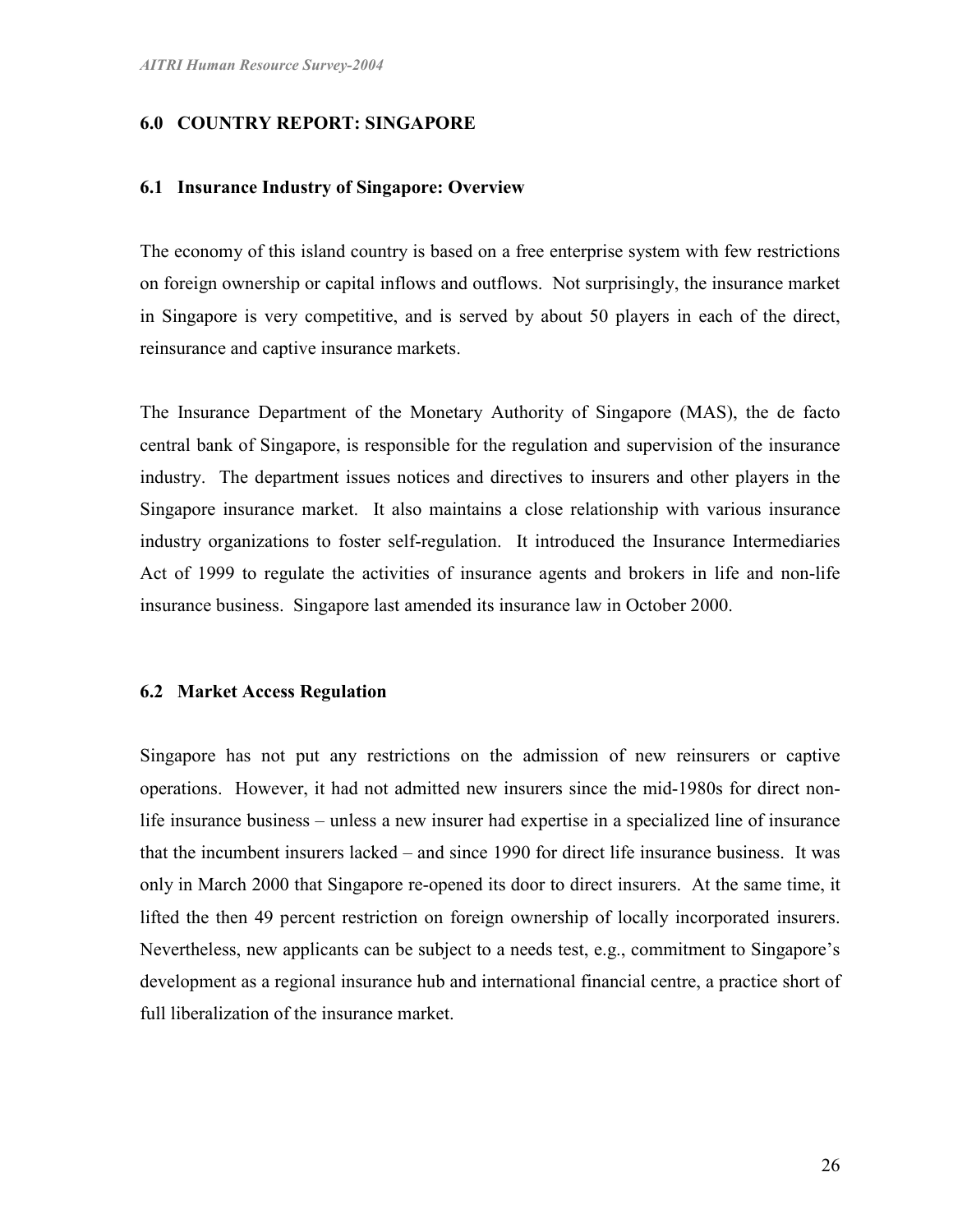The Insurance Department has the power to grant licensure to qualified applicants wishing to do insurance business in Singapore. For such qualified applicants in direct insurance and reinsurance business, the department requires a minimum paid-up capital of S\$25 million. The minimum paid-up capital applied to captive insurers is S\$400,000. The department may grant specialized licenses, holders of which can operate in selected lines of insurance (e.g., financial guaranty insurance).

### 6.3 Solvency Regulation

The solvency margin requirement is based primarily on the size of insurance business and liability reserves. The Insurance Department plans to introduce comprehensive risk-based solvency requirement models, one for life insurers and the other for non-life insurers. As such, the discussion in this study is based on the existing solvency margin requirements to which all insurers in direct, reinsurance and captive insurance business are subject. The solvency margin requirement comprises two requisites, the fund margin of solvency and the company margin of solvency. To meet the former margin requirement, an insurer must set up and maintain a separate insurance fund for each class of insurance business, which is further segmented into the Singapore Insurance Fund (SIF) for domestic businesses and the Offshore Insurance Fund (OIF) for offshore businesses. Particularly, a direct life insurer must maintain its SIF margin of solvency not less than the higher of (1) S\$5 million, or (2) the amount calculated based on a formula that takes into account the insurer's actuarial liabilities, the sum insured at risks, and net premiums from accident and health insurance policies. A direct non-life insurer must maintain its SIF margin of solvency of the highest of (1) S\$5 million, (2) 50 percent of net premiums in the preceding accounting period, or (3) 50 percent of loss reserves at the end of the preceding accounting period. A life reinsurer or a captive life insurer must maintain its assets not less than its liabilities of the fund in order to meet its fund margin of solvency. In the case of a non-life reinsurer or captive non-life insurer, SIF margin of solvency is the highest of (1) S\$1 million (S\$400,000 for captive insurer), (2) 20 percent of net premiums in the preceding accounting period, or (3) 20 percent of loss reserves at end of the preceding accounting period. Rules regarding OIF solvency margin requirements also exist, and are summarized in the full report.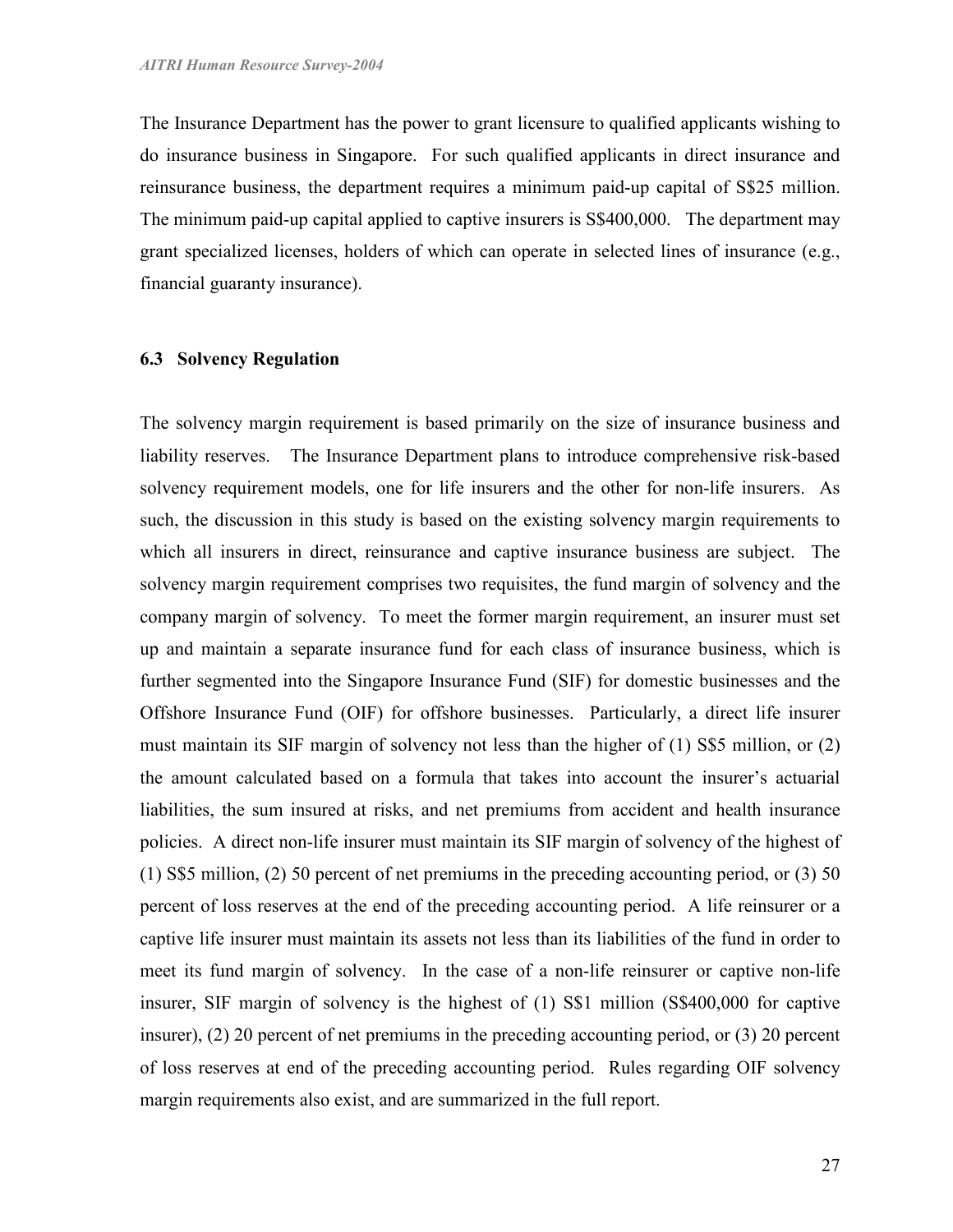To meet the second solvency margin, the company margin of solvency, all insurers, other than captive insurers, must maintain S\$5 million per class of business, or S\$10 million for both classes. Captive insurers are subject to a company fund margin of S\$400,000.

#### 6.4 Financial and Accounting Regulation

The Insurance Regulations of 1999 lay out statutory accounting principles for insurance companies. In particular, those regulations require direct non-life insurers to use at minimum a  $1/24$ <sup>th</sup> method for the valuation of unearned premium reserves. For direct business in cargo insurance, however, they may maintain such a reserve of no less than 25 percent of the related premiums. In the case of non-life reinsurance business, the reinsurer must maintain an amount not less than 25 percent of the premiums of marine and aviation policies, and 40 percent of the premiums in other policies. Non-life insurers must estimate their claims liabilities based on their claims statistics. The Insurance Department does not allow them any discounting of their loss reserves, and may require them to have their estimates certified by a qualified professional.

Direct life insurers are subject to the statutory minimum valuation basis for computing their actuarial reserves. The statutory basis is a net premium valuation assuming four percent interest and mortality rates according to the Commissioner's Valuation Table 92 for life business. For annuities, insurers may assume five percent interest rate and mortality rates of Table a (90) rated down two years.

The Insurance Regulations of 1999 prescribe investment limits of the SIF by asset type and exposure. For example, an insurer may invest up to 45 percent of the fund in equities, 30 percent in overseas assets, and 25 percent in real properties. The insurer may invest beyond the prescribed limits, but part or whole of the assets in excess of the maximum limits will not be admitted for the purposes of meeting the fund margin of solvency. There is no specific investment requirement for offshore business, but insurers are expected to exercise prudence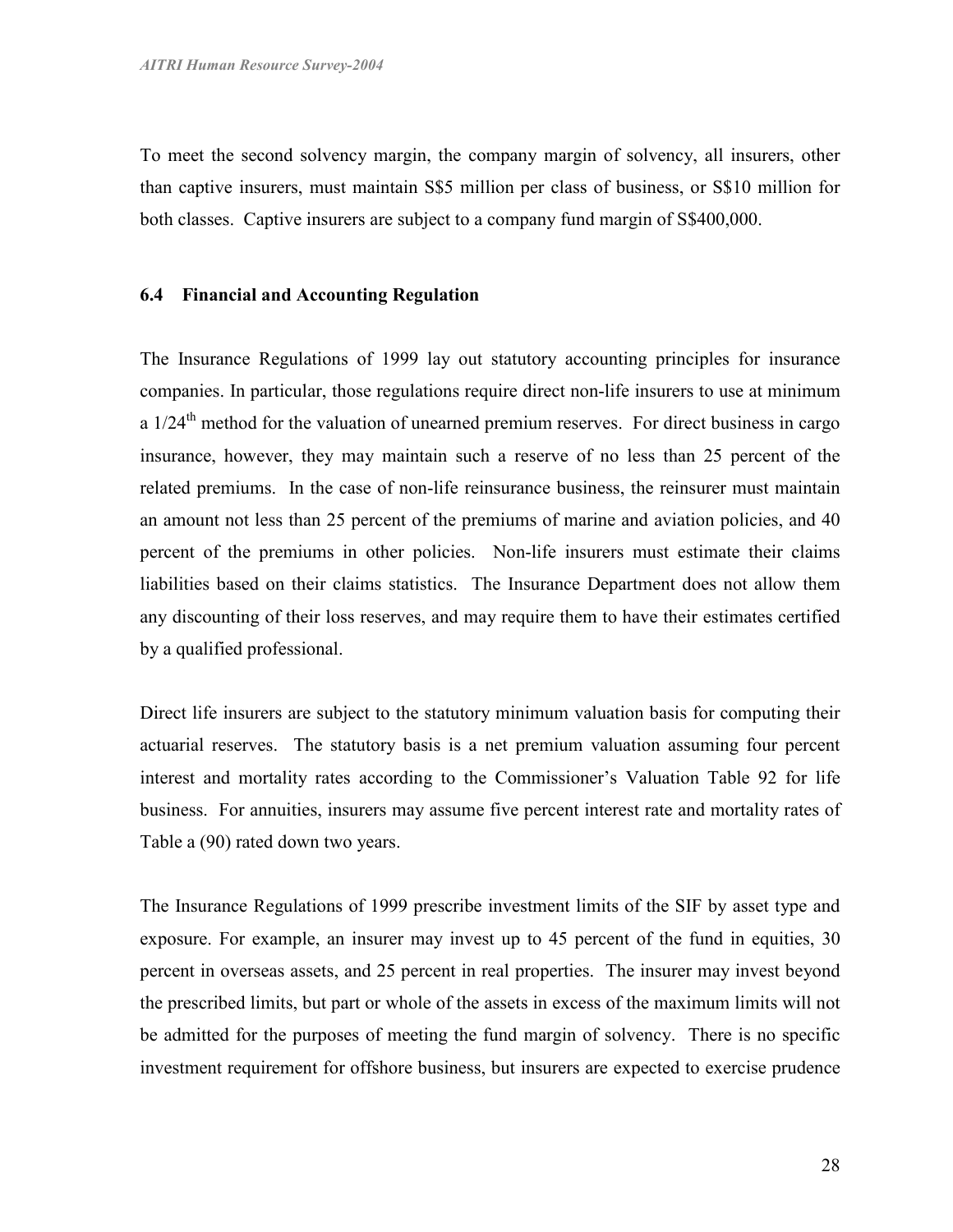in their investments. Some exceptions to these limits can be found in MAS Notice 104 of December 4, 2001.

## 6.5 Market Conduct Regulation

Direct insurers must have suitable reinsurance arrangements at all times, and their reinsurance partners must be of good securities. If an existing reinsurance arrangement has been, or is likely to be rendered inadequate or ineffective, the insurer is required to inform MAS immediately. Insurers operating in Singapore must obtain the approval of the Insurance Department regarding the appointment of their principal officers and directors. In the case of life insurers, they must also seek approval regarding the appointment of the appointed actuary.

## 6.6 Survey Results

The results of the AITRI study on Insurance Regulators indicate that Singapore has 4 major business environment challenges:

- The volatile and changing business environment poses threats to the solvency and profitability of insurance companies. Insurance companies need to have clear business strategies and strong financial and risk management disciplines to survive in the new environment.
- The effect of financial markets and related companies are greater on insurance companies than ever before. Consolidated supervision and cooperation with foreign Regulators need to be strengthened to enable group-wide supervision.
- The convergence of financial products calls for integrated supervision so as to avoid regulatory arbitrage and provide a level playing field for the Regulator's financial institutions.
- Insurance regulatory and supervisory practices should be relevant to the times.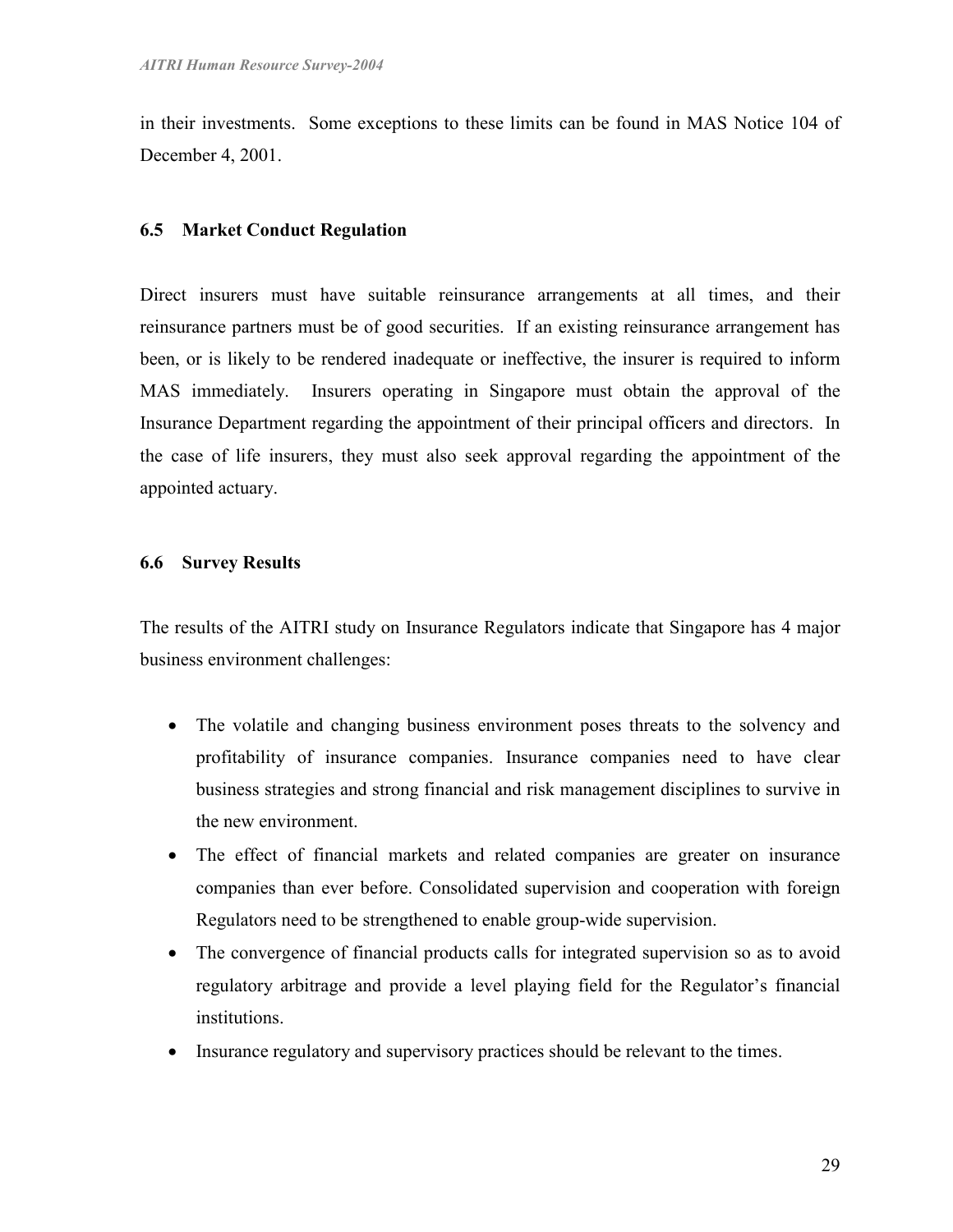Major human resource development challenges faced by the Singapore Insurance Regulator lie in the need to build up competencies to enable the carrying out of responsibilities against a rapidly changing environment, both with respect to financial institutions as well as new supervisory frameworks.

Focus areas for future training identified are presented in table 6.00.

| No.              | <b>Focus Areas</b>                                                | Importance $(0-5)$ |
|------------------|-------------------------------------------------------------------|--------------------|
| $\mathbf{1}$ .   | Insurance core principles                                         | 5                  |
| $\overline{2}$ . | Methodology and assessment of insurance core principles           | $\theta$           |
| 3.               | Health insurance                                                  | $\theta$           |
| 4.               | Corporate governance                                              | $\theta$           |
| 5 <sub>1</sub>   | Regulation of compulsory insurance                                | $\Omega$           |
| 6.               | Disclosure and transparency                                       | $\Omega$           |
| 7.               | International insurance accountancy standards                     | $\theta$           |
| 8.               | Investments regulation                                            | 3                  |
| 9.               | Money laundering and insurance                                    | 3                  |
| 10.              | Organisation of insurance supervisory authorities                 | $\Omega$           |
| 11.              | Private pensions                                                  | 4                  |
| 12.              | Reinsurance regulation and supervision                            | 4                  |
| 13.              | Role of auditors and actuaries                                    | $\Omega$           |
| 14.              | Liability insurance                                               | $\theta$           |
| 15.              | Risk-based supervision                                            | 5                  |
| 16.              | Capital adequacy and solvency supervision                         | 5                  |
| 17.              | Supervision of insurance groups and international insurers        | 3                  |
| 18.              | Valuation of insurance assets and liabilities                     | $\theta$           |
| 19.              | Supervision of insurance intermediaries                           | $\Omega$           |
| 20.              | Alternative risk financing                                        | $\overline{0}$     |
| 21.              | Captive insurance companies and risk retention schemes            | $\theta$           |
| 22.              | Credit insurance and credit risk securitization                   | $\theta$           |
| 23.              | Enterprise risk and operational risk management                   | $\Omega$           |
| 24.              | Understanding insurance company account                           | $\overline{0}$     |
| 25.              | Financial conglomerates and financial sector convergence          | 5                  |
| 26.              | Asset-liability management techniques                             | $\Omega$           |
| 27.              | WTO and insurance: policies, national positioning and negotiation | $\Omega$           |
| 28.              | On-site inspection                                                | $\overline{0}$     |
|                  | Overall mean (maximum value $= 5.00$ )                            | 1.21               |

Table 6.00: Focus Areas for Future Training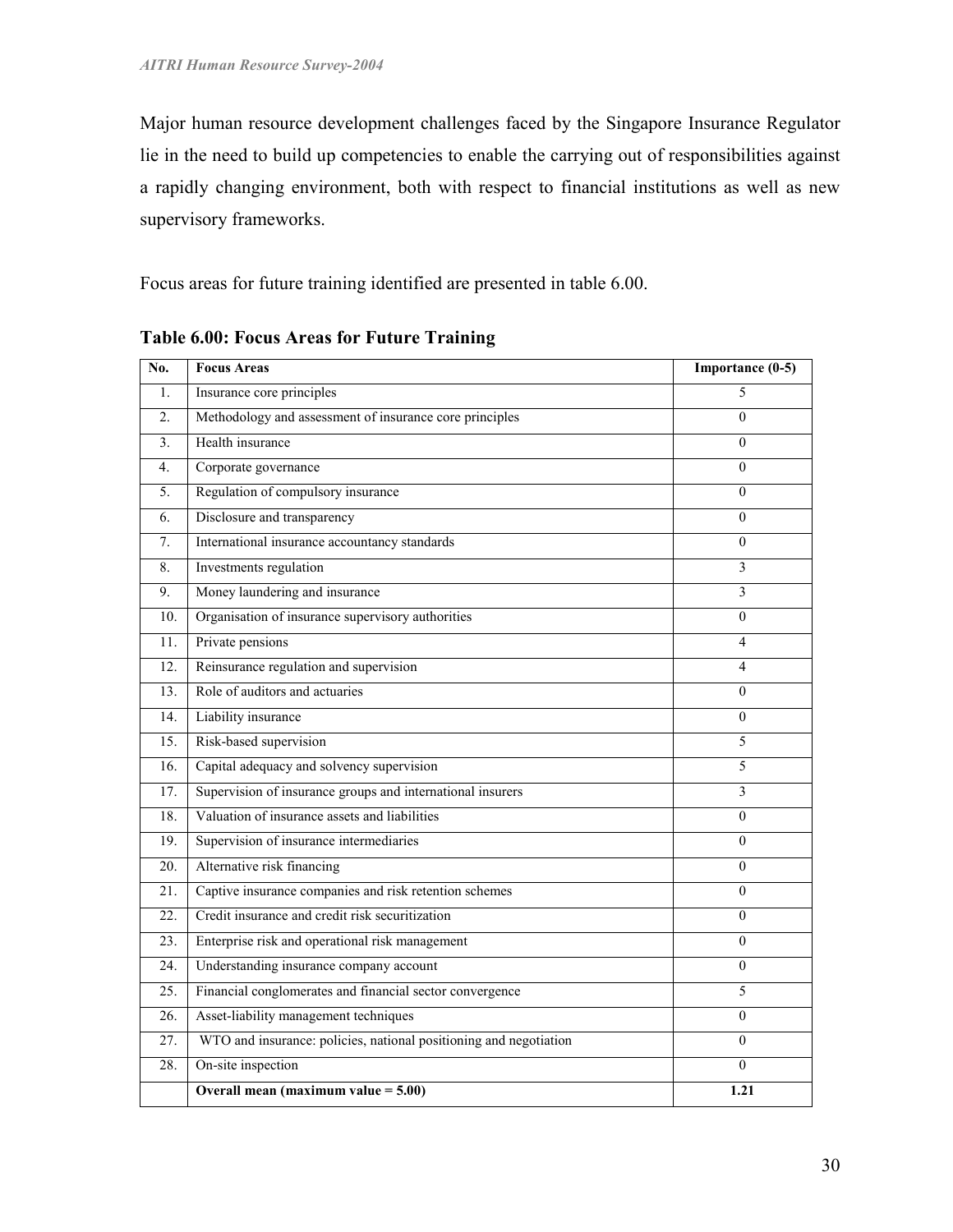#### 6.7 Priority Areas for Supervisory Research and Technical Focus

As the Singapore Regulator feels that R&D in insurance supervisory is not important, no areas of priority areas for supervisory research and technical focus were proposed.

#### 6.8 Preferred Training Methodology and Training Level

Based on the survey results, the Singapore Regulator prefers training through seminars, workshops, external expert consultations, attachment programmes elsewhere and series of structured training modules on specific topics. The Singapore Regulator is also interested in training in a formal specialist qualification at the degree level.

### 6.9 Constraints

No constraints were provided.

#### 6.10 Solutions

No solutions were proposed.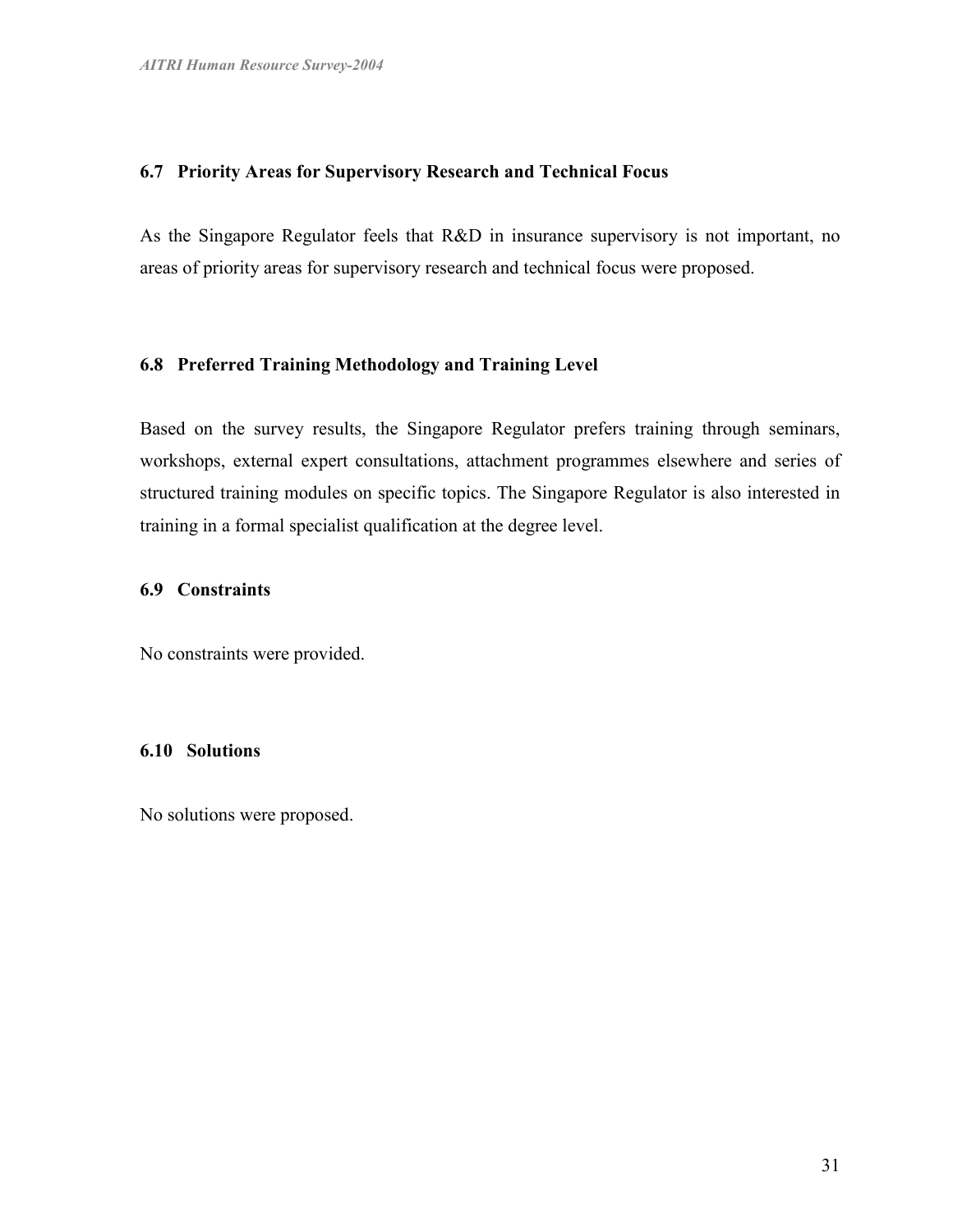## 7.0 COUNTRY REPORT: THAILAND

#### 7.1 Insurance Industry of Thailand :Overview

The Thai insurance market had been closed for decades until the government adopted in the late 1990s a three-stage development plan. This new plan resulted in 100 insurance companies operating in the market (2000 data). Among them, 20 companies were in life insurance, 68 in non-life insurance, five in composite insurance, six in health insurance, and one in reinsurance.

Of the 100 companies, five are branches of foreign life insurers, and four are of foreign nonlife insurers. Insurance business in Thailand is relatively liberal, and national treatment is generally observed.

The Life Insurance Act and the Non-life Insurance Act, both of 1992, empower the Department of Insurance of the Ministry of Commerce as the Regulator and Supervisor of the insurance industry. The department encourages insurance companies to be more responsible for their intra-company activities via corporate governance and for their inter-company activities via self-regulatory bodies (e.g., the Thai Life Insurance Association and the General Insurance Association).

## 7.2 Market Access Regulation

The Thai government is liberalizing its insurance market in three phases. In the first phase, the government amended its 1992 life and non-life insurance acts, and permitted new domestic insurers to form a joint venture with up to 25 percent foreign ownership. This resulted in licensing 28 new firms, of which 16 in non-life business, by the end of 1998. The Department plans to allow foreign equity participation up to 49 percent once the existing insurance laws have been amended.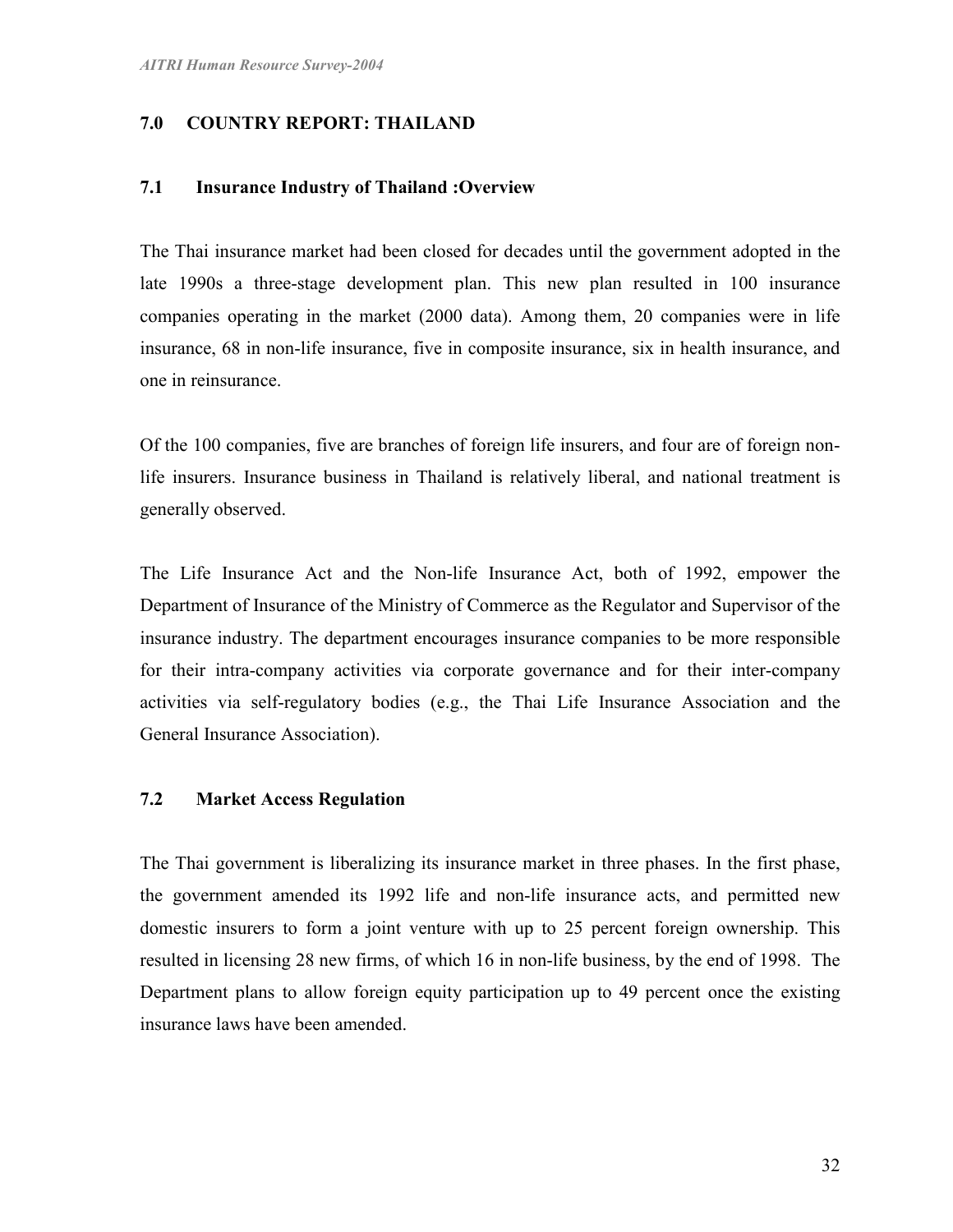Foreign ownership restriction is likely to be eliminated after another five years from the date the new laws have become effective. Newly licensed life and non-life insurers are now required to raise a minimum paid-up capital of 500 million baht and 300 million baht, respectively.

## 7.3 Solvency Regulation

All insurers must maintain a solvency margin. For this, life insurers are required to maintain a capital fund of not less than four percent of the insurance reserve, or not less than 500 million baht, whichever is greater. However, the government has placed an interim measure such that an insurer may meet a capital fund of not less than 300 million baht within three years and increase the fund to 500 million baht within five years from the date of implementation of this new capital requirement.

Non-life insurance companies must maintain a capital fund of not less than 20 percent of net premiums written in the previous year. Non-life insurers are also given a relief such that they meet only 200 million baht within three years and increase the fund to 300 million baht within five years from the date of implementation of this new capital requirement. The Insurance Department may impose additional requirements on Thai branches of foreign insurers.

## 7.4 Financial and Accounting Regulation

In 1993, The Ministry of Commerce introduced a guideline that requires insurers to make investment within Thailand. Insurers may invest outside Thailand in shares and debentures of reinsurance companies incorporated under ASEAN or ESCAP agreements or in others for which they have obtained approval from the authority. The government believes that the success of supervision of insurance companies depends on the success in monitoring their investments, which can be achieved by regulating the amount and the quality of investment.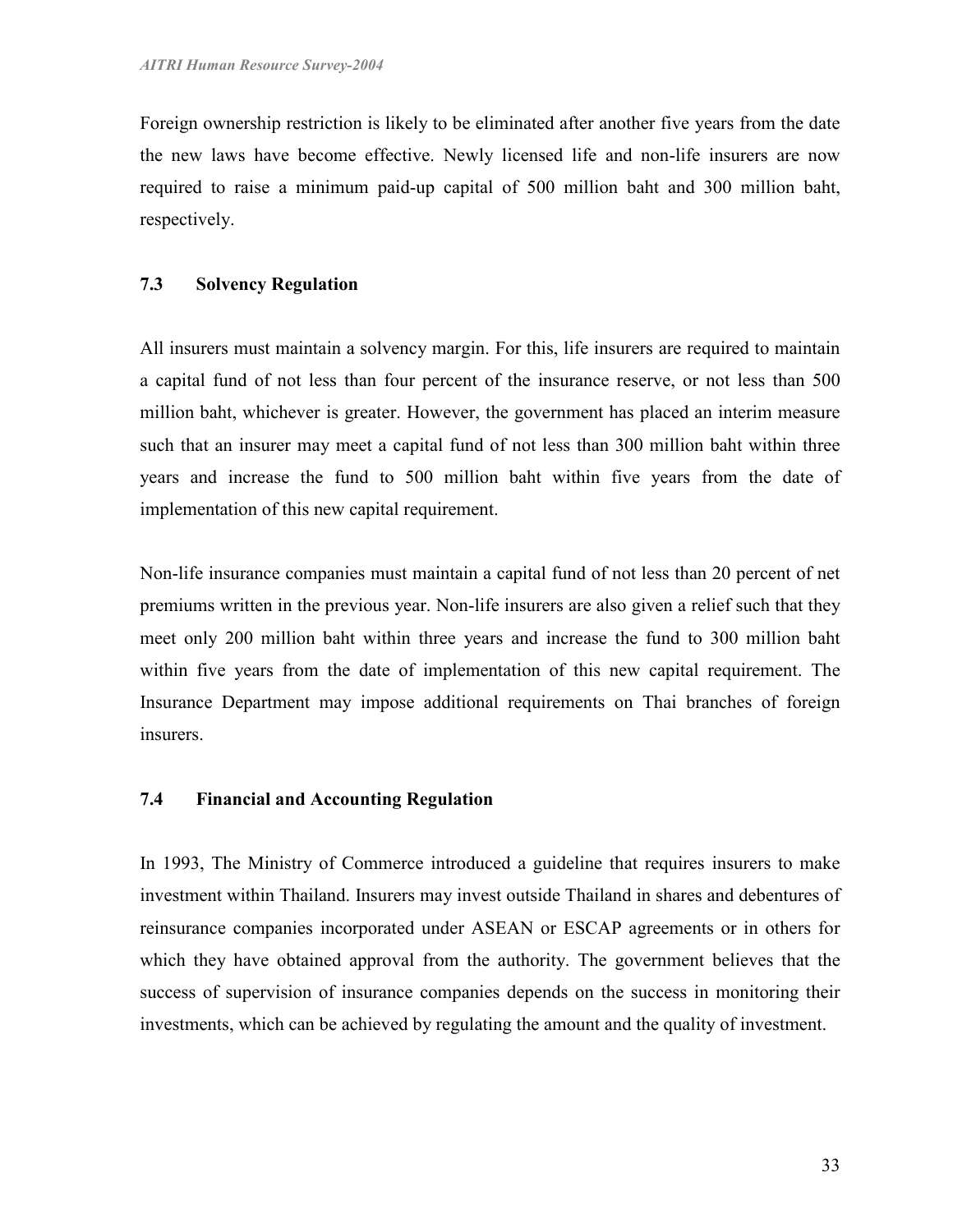#### 7.5 Market Conduct Regulation

Several regulatory and supervisory measures regarding insurer operation are in place in Thailand. First, in 1999, the government banned insurers from concurrently operating life and non-life insurance businesses. Second, non-life insurers are subject to tariff rates for their motor insurance business. Fire insurance premiums are also subject to tariff rates. Third, all direct insurers have entered into a gentleman's agreement to cede on a quota share basis at least five percent of their assumed risks in fire, marine, transportation, and miscellaneous insurance to Thai Reinsurance Public Company. They must also maintain a proper reinsurance arrangement if the aggregate fire risk they have assumed in a geographical zone exceeds 10 percent of the solvency margin, or the total risk in their motor business portfolio exceeds 10 percent of the solvency margin, or the risk of any individual policy exceeds 10 percent of its surplus.

#### 7.6 Survey Results

The results of this AITRI study indicate that Thailand has two major business environment challenges: how to increase customer base for the insurance industry, especially for the lower income customers; and how to reap the full benefits of the long-term financial stability brought about by the progressive insurance market.

Three major human resource development challenges faced by the Thailand Insurance Regulator are identified as: training staff to develop professional and managerial skills; encouraging staff to become members of insurance professional association; and long-term planning of human resource development due to services liberalization.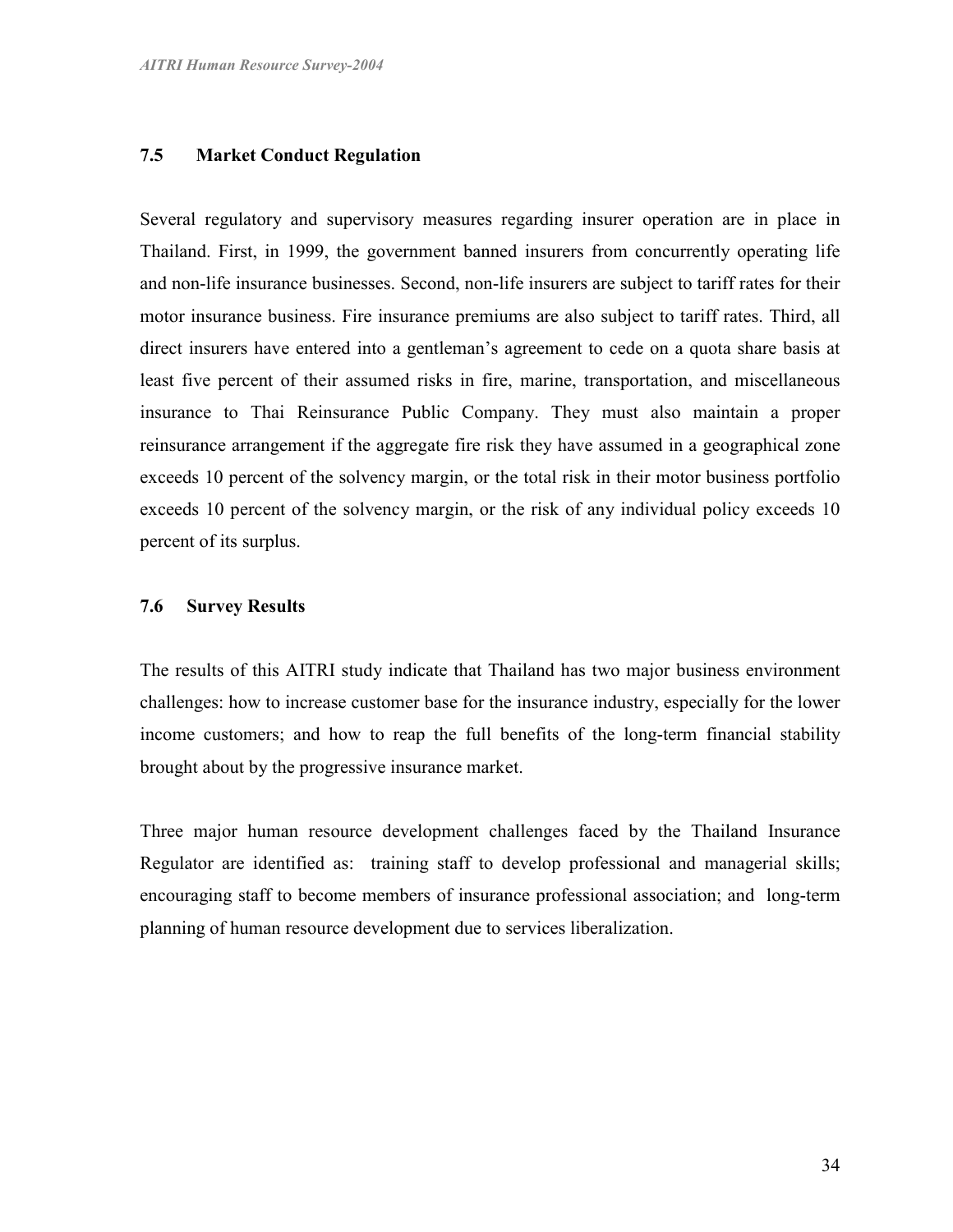Focus areas identified for future training are presented in Table 7.00.

| No.               | <b>Focus Areas</b>                                                | Importance (0-5) |
|-------------------|-------------------------------------------------------------------|------------------|
| $\mathbf{1}$ .    | Insurance core principles                                         | 4                |
| $\overline{2}$ .  | Methodology and assessment of insurance core principles           | 5                |
| 3 <sub>1</sub>    | Health insurance                                                  | $\mathbf{0}$     |
| 4.                | Corporate governance                                              | $\Omega$         |
| 5.                | Regulation of compulsory insurance                                | $\boldsymbol{0}$ |
| 6.                | Disclosure and transparency                                       | 4                |
| 7.                | International insurance accountancy standards                     | 5                |
| 8.                | Investments regulation                                            | $\overline{4}$   |
| 9.                | Money laundering and insurance                                    | $\theta$         |
| 10 <sub>1</sub>   | Organisation of insurance supervisory authorities                 | $\theta$         |
| 11.               | Private pensions                                                  | $\theta$         |
| 12.               | Reinsurance regulation and supervision                            | 4                |
| 13.               | Role of auditors and actuaries                                    | $\boldsymbol{0}$ |
| 14.               | Liability insurance                                               | $\boldsymbol{0}$ |
| 15.               | Risk-based supervision                                            | 5                |
| $\overline{16}$ . | Capital adequacy and solvency supervision                         | 5                |
| 17.               | Supervision of insurance groups and international insurers        | $\overline{4}$   |
| 18.               | Valuation of insurance assets and liabilities                     | $\overline{4}$   |
| 19.               | Supervision of insurance intermediaries                           | $\overline{4}$   |
| 20.               | Alternative risk financing                                        | $\mathbf{0}$     |
| 21.               | Captive insurance companies and risk retention schemes            | $\boldsymbol{0}$ |
| 22.               | Credit insurance and credit risk securitization                   | $\mathbf{0}$     |
| 23.               | Enterprise risk and operational risk management                   | 4                |
| 24.               | Understanding insurance company accounts                          | $\boldsymbol{0}$ |
| $\overline{25}$ . | Financial conglomerates and financial sector convergence          | 4                |
| 26.               | Asset-liability management techniques                             | $\overline{4}$   |
| 27.               | WTO and insurance: policies, national positioning and negotiation | $\boldsymbol{0}$ |
| 28.               | On-site inspection                                                | $\Omega$         |
|                   | Overall mean (maximum value $= 5.00$ )                            | 2.14             |

Table 7.00: Focus Areas for Future Training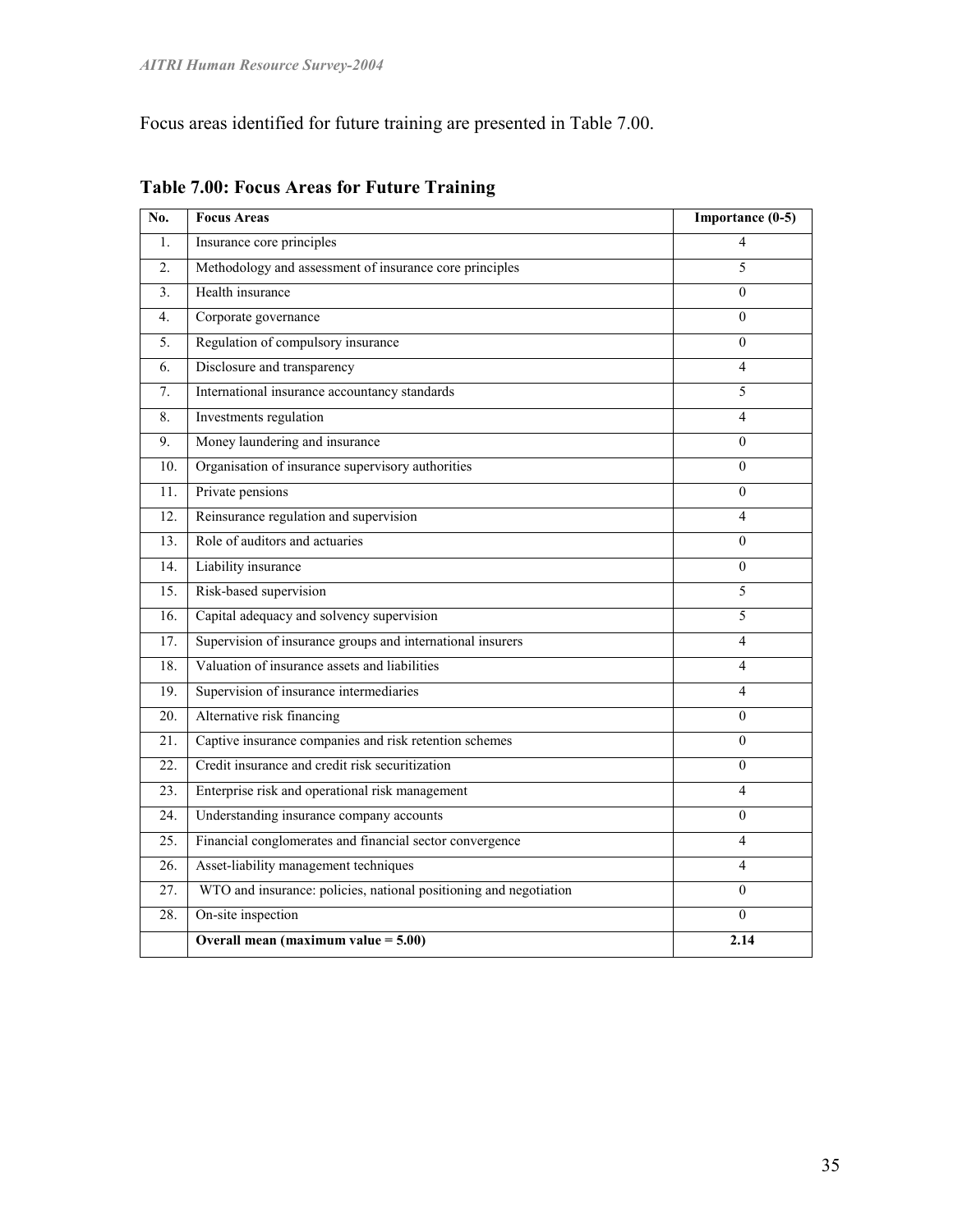## 7.7 Priority Areas for Supervisory Research and Technical Focus

The outcome of the survey indicates that the priority areas for supervisory research for the Thai Regulator according to the order of ranked importance are: corporate governance; role of auditors and actuaries; solvency margins; supervision of insurance intermediaries; and convergence of financial conglomerates and financial sector.

Priority areas for technical focus for the Thai Regulator according to the order of ranked importance are as follows: health insurance; asset-liability management techniques; capital adequacy and solvency supervision; risk-based supervision; and private pensions.

#### 7.8 Preferred Training Methodology and Training Level

Based on the survey results, the Thai Regulator prefers training through seminars, conferences, workshops, external expert consultations, facilitated dialogues with other Regulators, attachment programmes elsewhere, distance learning programs and series of structured training modules on specific topics.

#### 7.9 Constraints

The only constraints are in the form of inadequate internal personnel to conduct training courses; inadequate budgets available for training; and inadequate motivation of staff to participate actively in training.

#### 7.10 Solutions

The Thai Regulator proposes the establishment of long-term commitment to training system.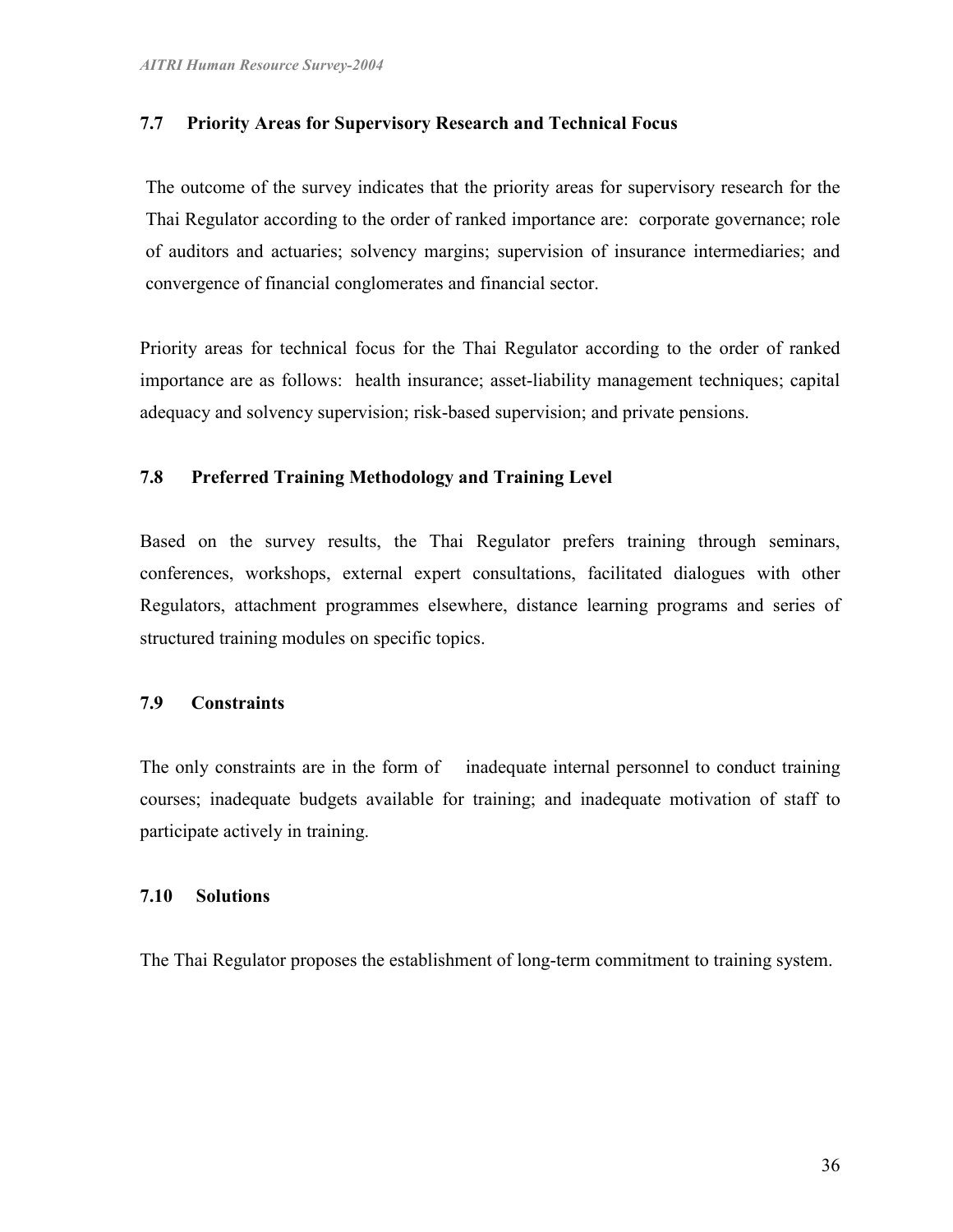### 8.0 COUNTRY REPORT: VIETNAM

#### 8.1 Insurance Industry of Vietnam: Overview

Vietnam is a socialist country. However, in 1989, Vietnam implemented the Doi Moi (renovation) Plan to transform its economy to be market-oriented. Its economy has since grown rapidly, and the country has attracted a number of foreign financial entities to its local market. As depicted in the *Doi Moi* Plan, the government ended its decade-long monopoly operation of the state-owned Baoviet, and created several state-owned insurers as well as the Vietnam National Reinsurance Company. Foreign insurers have been selectively admitted since 1999. At present, 16 insurers operate in Vietnam. The first insurance law, which became effective in December 2000, covers several basic rules of regulation and supervision. It also states clearly that the government will compete with the private sector in providing insurance coverage, and that direct insurers are subject to compulsory reinsurance cession. The insurance law does not apply to social security, health insurance, deposit insurance, and other types of insurance that are provided for by the state, and are of non-commercial nature.

## 8.2 Market Access Regulation

An entity wishing to do insurance business may file an application with the Ministry of Finance. In the case of a foreign applicant, it must additionally submit evidence of its licensing status and financial soundness in insurance operation in the country of domicile. The insurance law no longer requires the foreign applicant to apply to the Ministry of Planning and Investment for an investment license. A new insurance company may be formed as a mutual company, a stock insurer, a joint venture insurer, or a wholly-owned subsidiary. Composite insurance business is not permitted in Vietnam. The minimum paid-up capital required is 70 billion Vietnamese dong for Vietnamese non-life entities, or US\$5 million for foreign non-life firms. For life insurance business, the minimum required capital is 140 billion dong for Vietnamese insurers, or US\$10 million for foreign-owned insurers. All insurers must make a security deposit, five percent of the required capital, with a licensed bank in Vietnam.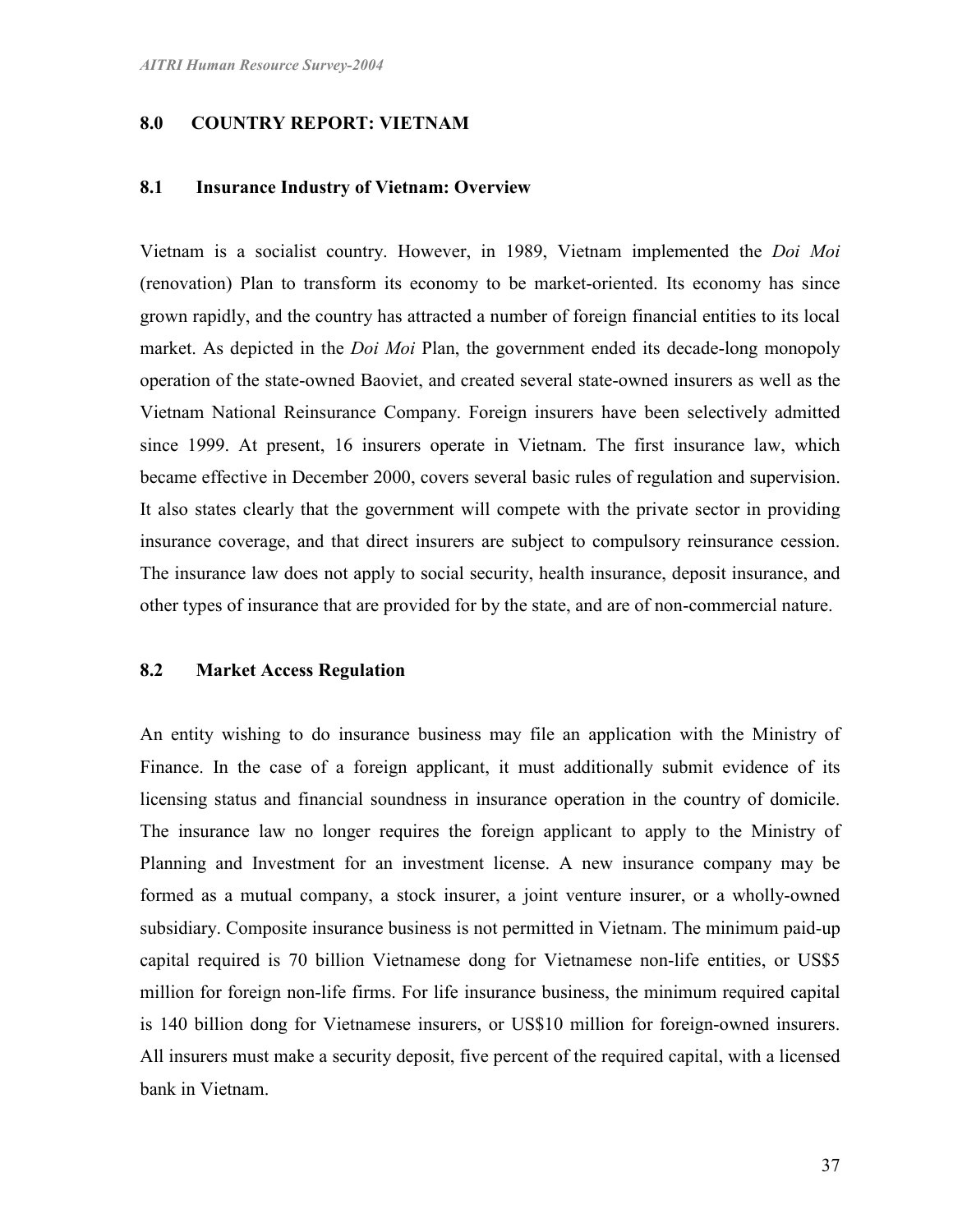#### 8.3 Solvency Regulation

All insurers must maintain assets in excess of liabilities by an amount of no less than the sum of the paid-up capital plus compulsory reserve funds and retained profits. In addition, they must meet the following requirement: for non-life insurers, 20 percent of the total premiums for the risks they retained from the previous financial year; and for life insurers, 0.1 percent of the aggregate coverage of all policies in force during the previous financial year.

#### 8.4 Market Conduct Regulation

Several guidelines regarding insurer operations and market conduct exist. For example, insurers are restricted from opening more than one branch in a city. Non-life insurers are subject to compulsory cession—presumably 20 percent of their assumed risks on a quota share basis—to the Vietnam National Reinsurance Company. The Ministry of Finance plans to phase out this cession requirement over the next few years. In the case of foreign insurers, they are committed to investing all premium revenue in Vietnam, and must contend with public doubts over the stability of Vietnam's official currency. Wholly foreign owned insurers may remit overseas their retained profits after meeting all reserve requirements. Foreign parties of joint venture insurance companies may also remit overseas the amount of distributed profits after meeting all reserve requirements.

#### 8.5 Survey Results

The results of the AITRI study on Insurance Regulators indicate that Vietnam faces four major business environment challenges: understaffing; limited IT structure; insufficient regulatory and supervisory standardization; and limited public awareness of insurance.

Accordingly, the survey also shows that key human resource development is hampered by the acute shortage of skilled and experienced professionals; budgetary constraints and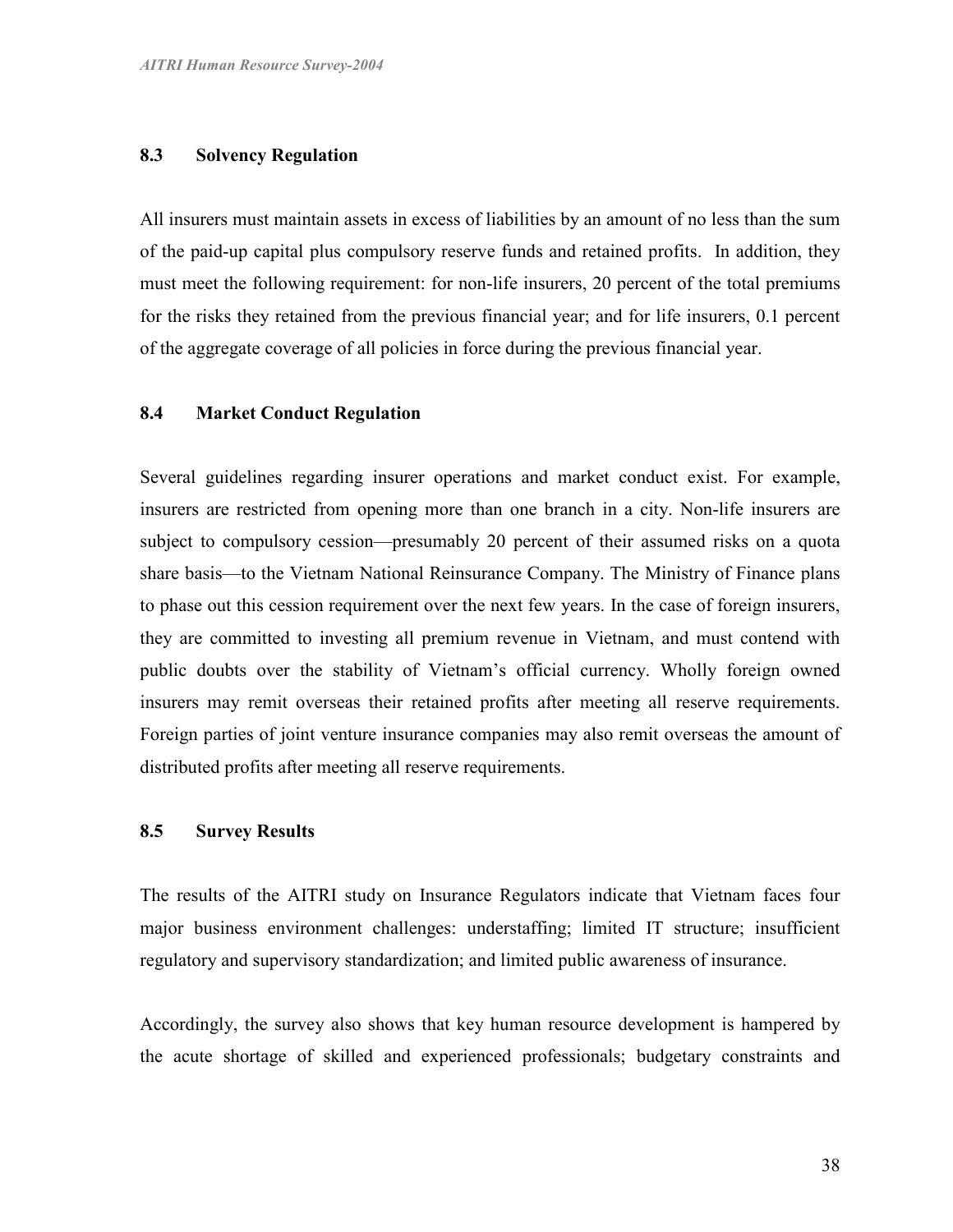procedural limitations, making outsourcing impossible; mismatch between training provider and industrial needs; and the absence of an insurance education and training institute.

Focus areas identified for future training are presented in Table 8.00.

| No.            | <b>Focus Areas</b>                                                | Importance (0-5) |
|----------------|-------------------------------------------------------------------|------------------|
| 1.             | Insurance core principles                                         | 5                |
| 2.             | Methodology and assessment of insurance core principles           | 4                |
| 3 <sub>1</sub> | Health insurance                                                  | 3                |
| 4.             | Corporate governance                                              | 4                |
| 5.             | Regulation of compulsory insurance                                | 4                |
| 6.             | Disclosure and transparency                                       | 5                |
| 7.             | International insurance accountancy standards                     | 5                |
| 8.             | Investments regulation                                            | 4                |
| 9.             | Money laundering and insurance                                    | 3                |
| 10.            | Organisation of insurance supervisory authorities                 | 5                |
| 11.            | Private pensions                                                  | 3                |
| 12.            | Reinsurance regulation and supervision                            | 4                |
| 13.            | Role of auditors and actuaries                                    | 5                |
| 14.            | Liability insurance                                               | 4                |
| 15.            | Risk-based supervision                                            | 4                |
| 16.            | Capital adequacy and solvency supervision                         | 5                |
| 17.            | Supervision of insurance groups and international insurers        | 4                |
| 18.            | Valuation of insurance assets and liabilities                     | 5                |
| 19.            | Supervision of insurance intermediaries                           | 5                |
| 20.            | Alternative risk financing                                        | 3                |
| 21.            | Captive insurance companies and risk retention schemes            | 3                |
| 22.            | Credit insurance and credit risk securitization                   | 3                |
| 23.            | Enterprise risk and operational risk management                   | 3                |
| 24.            | Understanding insurance company account                           | 5                |
| 25.            | Financial conglomerates and financial sector convergence          | 4                |
| 26.            | Asset-liability management techniques                             | 5                |
| 27.            | WTO and insurance: policies, national positioning and negotiation | 5                |
| 28.            | On-site inspection                                                | 5                |
| 29.            | Reserving (non-life and life) method                              | 5                |
|                | Overall mean (maximum value $= 5.00$ )                            | 4.21             |

Table 8.00: Focus Areas for Future Training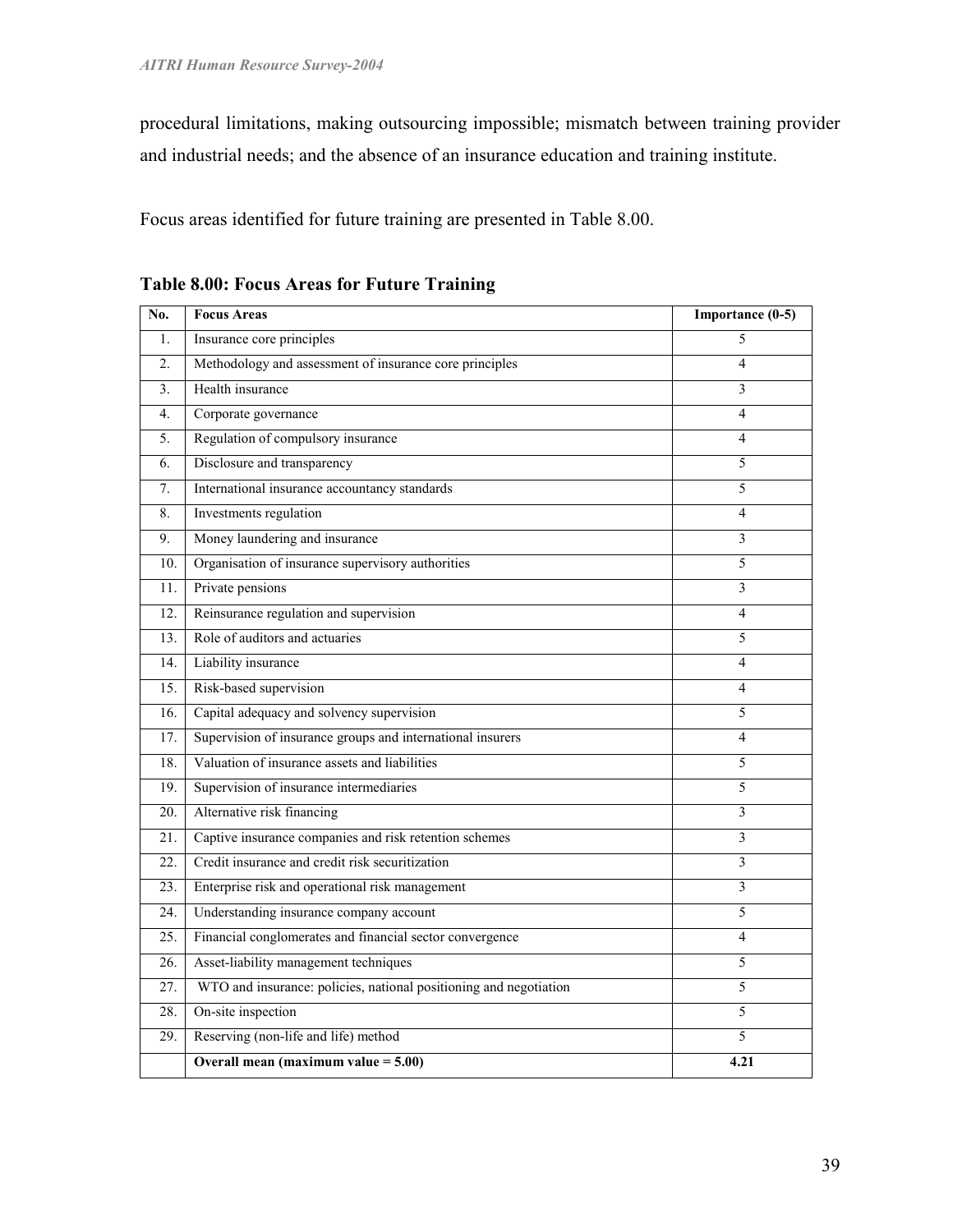### 8.6 Priority Areas for Supervisory Research and Technical Focus

The outcome of the survey indicates the following priority areas for supervisory research for the Vietnamese Regulator according to the order of ranked importance: capital adequacy and solvency supervision; on-site and off-site inspection as well as understanding insurance company accounts; corporate governance; reinsurance regulation and supervision; and WTO and insurance.

Priority areas for technical focus for the Vietnamese Regulator according to the order of ranked importance are: corporate governance; investment skills; financial management; product development, pricing and distribution; and consumer protection schemes.

## 8.7 Preferred Training Methodology and Training Level

Based on the survey results, the Vietnamese Regulator prefers training through seminars, conferences, workshops, external expert consultations, facilitated dialogues with other Regulators, attachment programmes elsewhere, distance learning programmes and series of structured training modules on specific topics. The Vietnamese Regulator is interested in training which is in a formal specialist qualification at the diploma level.

#### 8.8 Constraints

The findings of this AITRI survey indicate that the Vietnamese Regulator does not have major problems in identifying external training facilities and motivating staff for training. The only constraints are in the form of inadequate budgets to conduct training programmes and inadequate internal personnel to conduct training courses.